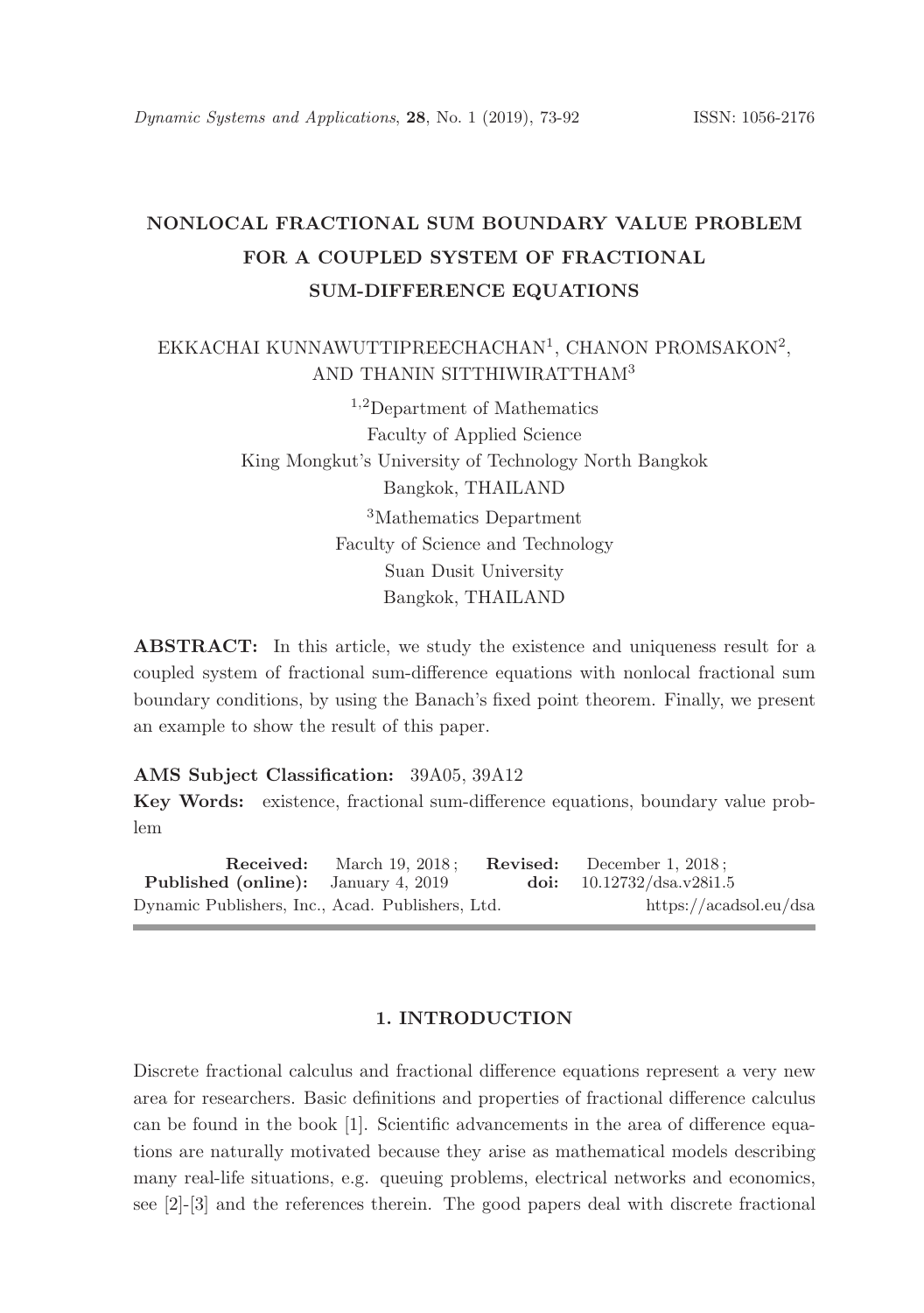boundary value problems, which has helped to build up some of the basic theory in this area, see the papers [4]-[47] and references cited therein.

The systems of discrete fractional boundary value problems have been studied by some authors, the best of our knowledge see the papers [48]-[52]. For examples, Pan et al. [48] discussed the system of fractional difference equations

$$
-\Delta^{\nu} y_1(t) = f(y_1(t+\nu_1), y_2(t+\mu-1)),-\Delta^{\mu} y_2(t) = g(y_1(t+\nu_1), y_2(t+\mu-1)),
$$
\n(1)

for  $t \in \mathbb{N}_{0,b+1}$ , with the difference boundary conditions

$$
y_1(\nu - 2) = \Delta y_1(\nu + b) = 0,
$$
  
\n $y_2(\mu - 2) = \Delta y_2(\mu + b) = 0,$ 

where  $1 < \mu, \nu \leq 2, 0 < \beta \leq 1, f, g : \mathbb{R} \to \mathbb{R}$  are continuous functions.

Recently, Goodrich [51] examined the coupled system of fractional difference equations

$$
-\Delta^{-\nu}x(t) = \lambda_1 f(t + \nu - 1, y(t + \mu - 1)), \quad t \in \mathbb{N}_{0,b+1},
$$
  

$$
-\Delta^{-\mu}y(t) = \lambda_2 g(t + \mu - 1, y(t + \nu - 1)),
$$
 (2)

with the nonlinearities satisfying no growth conditions

$$
x(\nu - 2) = H_1(\sum_{i=1}^n a_i y(\xi_i)), \qquad x(\nu + b + 1) = 0,
$$
  

$$
y(\mu - 2) = H_2(\sum_{j=1}^m b_i x(\zeta_i)), \qquad x(\mu + b + 1) = 0,
$$

where  $1 < \nu \leq 2$ ,  $1 < \mu \leq 2$ ,  $\lambda_1, \lambda_2 > 0$ , and  $H_1, H_2$  are continuous functions.

The results mentioned above are the motivation for this research. In this paper, we consider the coupled system of nonlinear fractional sum-difference equations

$$
\Delta^{\alpha_1} u_1(t) = H_1 \Big( t + \alpha_1 - 1, t + \alpha_2 - 1, \Delta^{\beta_1} u_1(t + \alpha_1 - \beta_1), u_2(t + \alpha_2 - 1) \Big) + \left[ \Delta^{-\gamma_1} \varphi_1 H_1 \right] (t + \alpha_1 + \gamma_1 - 1),
$$
\n
$$
\Delta^{\alpha_2} u_2(t) = H_2 \Big( t + \alpha_1 - 1, t + \alpha_2 - 1, \Delta^{\beta_2} u_2(t + \alpha_2 - \beta_1), u_1(t + \alpha_1 - 1) \Big) + \left[ \Delta^{-\gamma_2} \varphi_2 H_2 \right] (t + \alpha_2 + \gamma_2 - 1),
$$
\n(3)

subject to nonlocal three-point fractional sum boundary conditions of the form

$$
u_1(\alpha_1 - 2) = \phi_1(u_1, u_2), \qquad u_1(T + \alpha_1) = \lambda_2 \Delta^{-\theta_2} g_2(\eta_2 + \theta_2) u_2(\eta_2 + \theta_2),
$$
  

$$
u_2(\alpha_2 - 2) = \phi_2(u_1, u_2), \qquad u_2(T + \alpha_2) = \lambda_1 \Delta^{-\theta_1} g_1(\eta_1 + \theta_1) u_1(\eta_1 + \theta_1), \qquad (4)
$$

where  $t \in \mathbb{N}_{0,T} := \{0, 1, ..., T\}, \alpha_i \in (1, 2], \beta_i, \gamma_i, \theta_i \in (0, 1], \lambda_i > 0, \eta_i \in \mathbb{N}_{\alpha_i - 1, T + \alpha_i - 1},$  $H_i \in C(\mathbb{N}_{\alpha_1-2,T+\alpha_1} \times \mathbb{N}_{\alpha_2-2,T+\alpha_2} \times \mathbb{R} \times \mathbb{R}, \mathbb{R}), g_i \in C(\mathbb{N}_{\alpha_i-2,T+\alpha_i}, \mathbb{R}^+), \phi_i(u_1, u_2),$ and for  $\varphi_i : \mathbb{N}_{\alpha_i-2, T+\alpha_i} \times \mathbb{N}_{\alpha_i-2, T+\alpha_i} \to [0, \infty)$  defined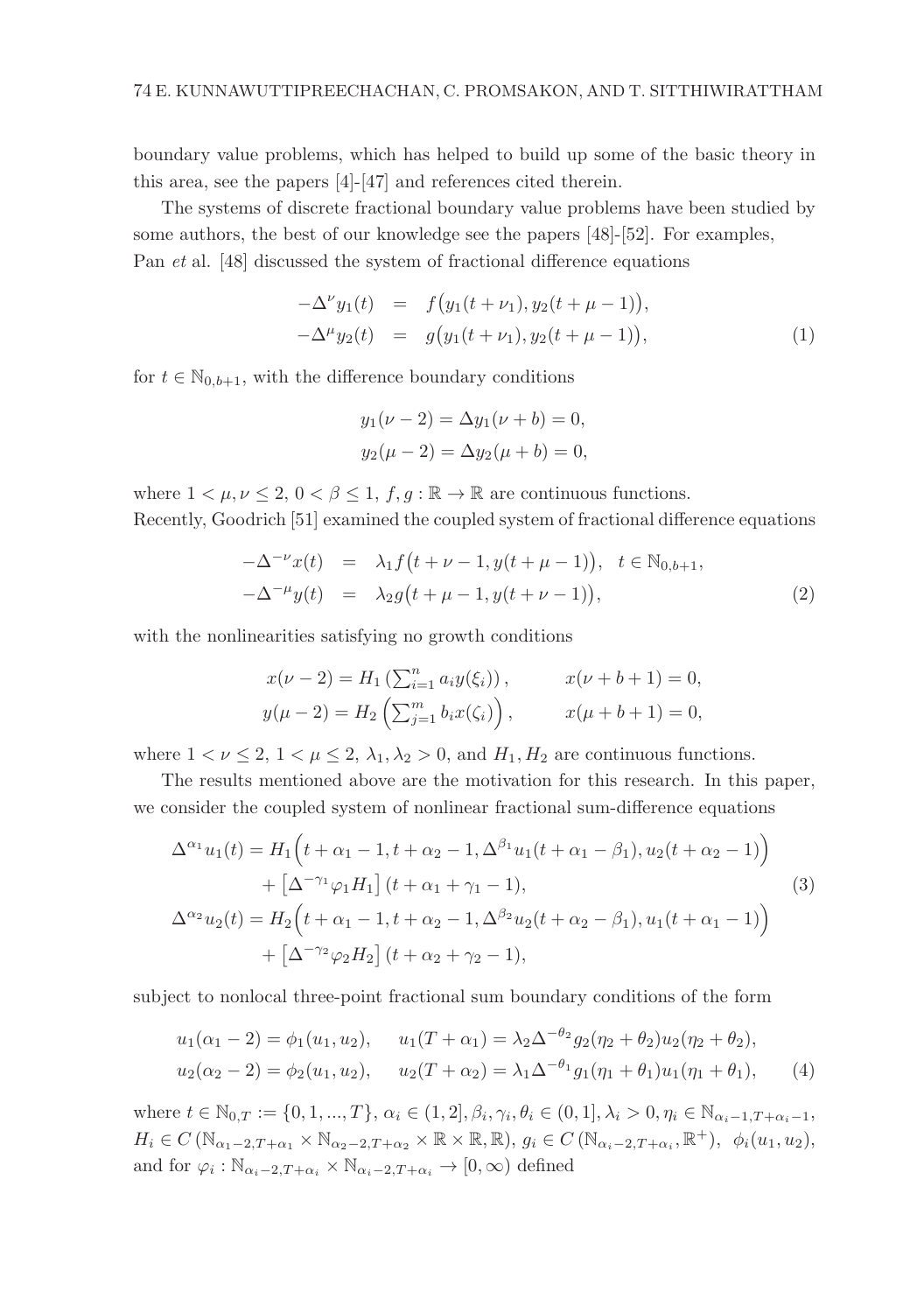$$
[\Delta^{-\gamma_i} \varphi_i H_i](t + \alpha_i + \gamma_i - 1) := \sum_{s = \alpha_i - \gamma_i - 1}^{t + \alpha_i - \gamma_i - 1} \frac{(t + \alpha_i - 1 - \sigma(s))\gamma_i - 1}{\Gamma(\gamma_i)} \varphi_i(t + \alpha_i - 1, s + \gamma_i) \times
$$
  

$$
H_i(s + \gamma_i, t + \alpha_j - 1, \Delta^{\beta_i} u_i(s + \gamma_i), u_j(t + \alpha_j - 1)),
$$

for  $i, j \in \{1, 2\}$  and  $i \neq j$ .

The plan of this paper is as follows. In the next section, we recall some definitions and basic lemmas. Also we derive a representation for the solution to  $(3)-(4)$  by converting the problem to an equivalent summation equation. In Section 3, using this representation, we prove existence and uniqueness of the solutions of boundary value problem (3)-(4) by the help of the Banach fixed point theorem. An example to illustrate our result is presented in the last section.

#### 2. PRELIMINARIES

As the following, there are notations, definitions, and lemmas which are used in the main results.

**Definition 2.1.** The generalized falling function is defined by  $t^{\alpha} := \frac{\Gamma(t+1)}{\Gamma(t+1)}$  $\frac{1}{\Gamma(t+1-\alpha)},$ for any t and  $\alpha$  for which the right-hand side is defined. If  $t + 1 - \alpha$  is a pole of the Gamma function and  $t + 1$  is not a pole, then  $t^{\underline{\alpha}} = 0$ .

**Lemma 2.1.**  $\begin{bmatrix} \frac{1}{4} \end{bmatrix}$  Assume the following generalized falling functions are well defined. If  $t \leq r$ , then  $t^{\underline{\alpha}} \leq r^{\underline{\alpha}}$  for any  $\alpha > 0$ .

**Definition 2.2.** For  $\alpha > 0$  and f defined on  $\mathbb{N}_a$ , the  $\alpha$ -order fractional sum of f is defined by

$$
\Delta^{-\alpha} f(t) := \frac{1}{\Gamma(\alpha)} \sum_{s=a}^{t-\alpha} (t - \sigma(s))^{\alpha-1} f(s),
$$

where  $t \in \mathbb{N}_{a+\alpha}$  and  $\sigma(s) = s + 1$ .

**Definition 2.3.** For  $\alpha > 0$  and f defined on  $\mathbb{N}_a$ , the  $\alpha$ -order Riemann-Liouville fractional difference of  $f$  is defined by

$$
\Delta^{\alpha} f(t) := \Delta^N \Delta^{-(N-\alpha)} f(t) = \frac{1}{\Gamma(-\alpha)} \sum_{s=a}^{t+\alpha} (t - \sigma(s)) \frac{1-\alpha-1}{s-s} f(s),
$$

where  $t \in \mathbb{N}_{a+N-\alpha}$  and  $N \in \mathbb{N}$  is chosen so that  $0 \leq N-1 < \alpha \leq N$ .

Lemma 2.2. [4] Let  $0 \leq N-1 < \alpha \leq N$ . Then

$$
\Delta^{-\alpha}\Delta^{\alpha}y(t) = y(t) + C_1t^{\alpha-1} + C_2t^{\alpha-2} + \ldots + C_Nt^{\alpha-N},
$$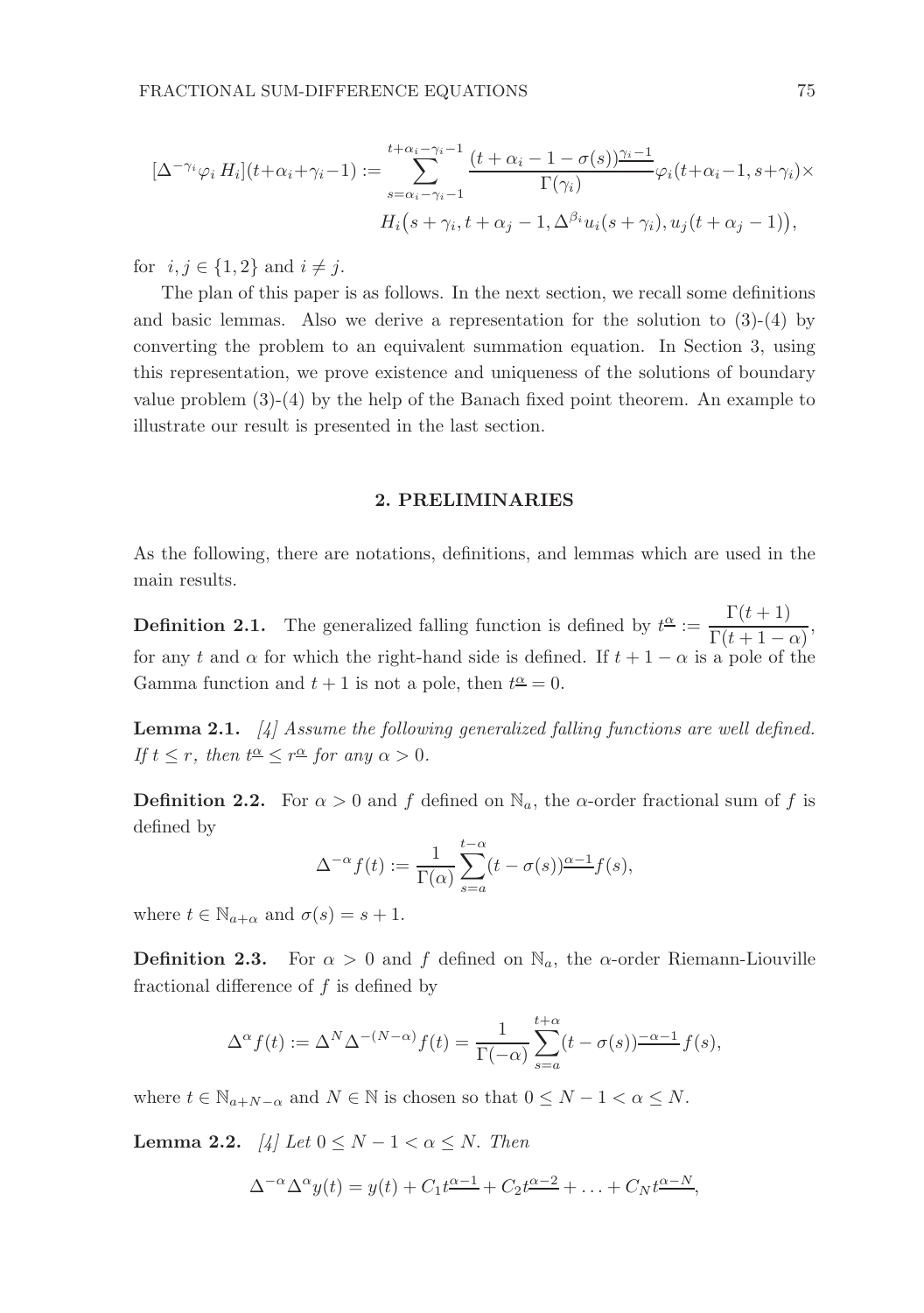for some  $C_i \in \mathbb{R}$ , with  $1 \leq i \leq N$ .

The following lemma deals with linear variant of the boundary value problem (3)-(4) and gives a representation of the solution.

**Lemma 2.3.** For  $i, j \in \{1, 2\}$  and  $i \neq j$ , let  $\alpha_i \in (1, 2], \theta_i \in (0, 1], \lambda_i > 0$  and  $\eta_i \in$  $\mathbb{N}_{\alpha_i-2,T+\alpha_i}$  be given constants,  $h_i \in C(\mathbb{N}_{\alpha_i-2,T+\alpha_i}, \mathbb{R})$  and  $g_i \in C(\mathbb{N}_{\alpha_i-2,T+\alpha_i}, \mathbb{R}^+)$ be given functions,  $\phi_i(u_1, u_2)$  be given functionals. Then the problem

$$
\Delta^{\alpha_i} u_i(t) = h_i(t + \alpha_i - 1), \quad t \in \mathbb{N}_{0,T},
$$
\n
$$
(5)
$$

$$
u_i(\alpha_i - 2) = \phi_i(u_1, u_2), \tag{6}
$$

$$
u_i(T + \alpha_i) = \lambda_j \Delta^{-\theta_j} g_j(\eta_j + \theta_j) u_j(\eta_j + \theta_j). \tag{7}
$$

have the unique solution

$$
u_1(t_1) = t_1^{\alpha_1 - 1} \left\{ \frac{\lambda_1}{\Lambda \Gamma(\theta_1)} \sum_{s = \alpha_1 - 2}^{\eta_1} (\eta_1 + \theta_1 - \sigma(s)) \frac{\theta_1 - 1}{2} g_1(s) s^{\alpha_1 - 1} \mathcal{P}(h_1, h_2) - \frac{\lambda_2}{\Lambda \Gamma(\theta_2)} \sum_{s = \alpha_2 - 2}^{\eta_2} (\eta_2 + \theta_2 - \sigma(s)) \frac{\theta_2 - 1}{2} g_2(s) s^{\alpha_2 - 1} \mathcal{Q}(h_1, h_2) \right\}
$$
(8)  
+  $\frac{t_1^{\alpha_1 - 2} \phi_1(u_1, u_2)}{\Gamma(\theta_2)} + \frac{1}{2} \sum_{s = \alpha_1 + 1}^{t_1 - \alpha_1} \sum_{s = \alpha_2 + 1}^{\alpha_1 - 1} h_1(s + \alpha_1 - 1),$ 

$$
+\frac{t_1^{\alpha_1-2}\phi_1(u_1,u_2)}{\Gamma(\alpha_1)}+\frac{1}{\Gamma(\alpha_1)}\sum_{s=0}^{t_1-\alpha_1} (t_1-\sigma(s))^{\alpha_1-1}h_1(s+\alpha_1-1),
$$
  

$$
t_1 \in \mathbb{N}_{\alpha_1-2} T_{+}\alpha_1.
$$

$$
t_1 \in \mathbb{N}_{\alpha_1 - 2, T + \alpha_1},
$$
  
\n
$$
u_2(t_2) = t_2^{\alpha_2 - 1} \left\{ \frac{(T + \alpha_2)^{\alpha_2 - 1}}{\Lambda} \mathcal{P}(h_1, h_2) - \frac{(T + \alpha_1)^{\alpha_1 - 1}}{\Lambda} \mathcal{Q}(h_1, h_2) \right\}
$$
  
\n
$$
+ \frac{t_2^{\alpha_2 - 2} \phi_2(u_1, u_2)}{\Gamma(\alpha_2)} + \frac{1}{\Gamma(\alpha_2)} \sum_{s=0}^{t_2 - \alpha_2} (t_2 - \sigma(s))^{\alpha_2 - 1} h_2(s + \alpha_2 - 1),
$$
  
\n
$$
t_2 \in \mathbb{N}_{\alpha_2 - 2, T + \alpha_2},
$$
\n(9)

where

$$
\Lambda = \frac{\lambda_2 (T + \alpha_2)^{\alpha_2 - 1}}{\Gamma(\alpha_2)} \sum_{s = \alpha_2 - 1}^{\eta_2} (\eta_2 + \theta_2 - \sigma(s))^{\theta_2 - 1} g_2(s) s^{\alpha_2 - 1} - \frac{\lambda_1 (T + \alpha_1)^{\alpha_1 - 1}}{\Gamma(\alpha_1)} \sum_{s = \alpha_1 - 1}^{\eta_1} (\eta_1 + \theta_1 - \sigma(s))^{\theta_1 - 1} g_1(s) s^{\alpha_1 - 1} (10)
$$

and

$$
\mathcal{P}(h_1, h_2)
$$
  
= 
$$
\frac{\phi_1(u_1, u_2)}{\Gamma(\alpha_1)} (T + \alpha_1)^{\alpha_1 - 2}
$$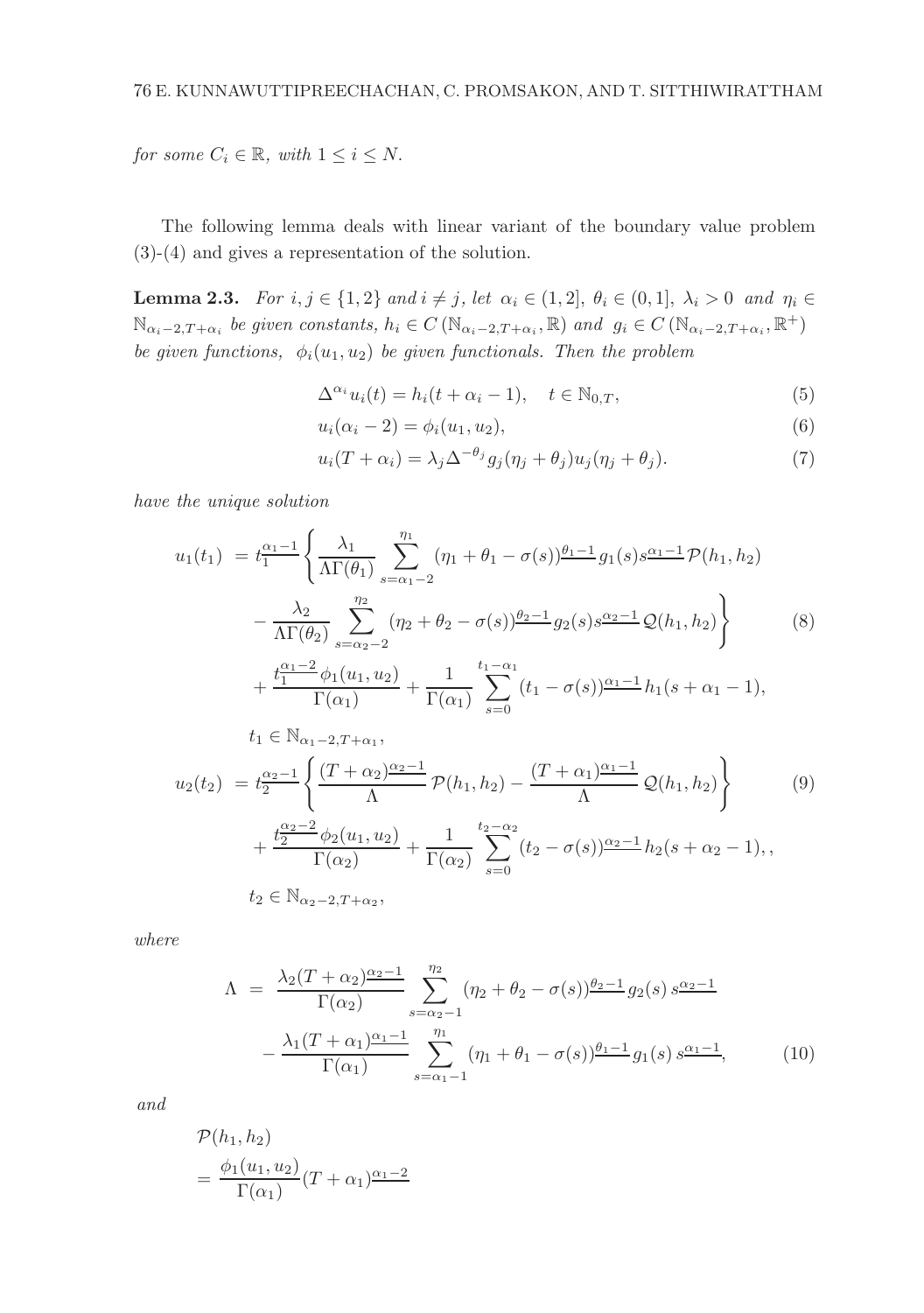$$
-\frac{\lambda_2 \phi_2(u_1, u_2)}{\Gamma(\alpha_2)\Gamma(\theta_2)} \sum_{s=\alpha_2-2}^{\eta_2} (\eta_2 + \theta_2 - \sigma(s)) \frac{\theta_2 - 1}{2} g_2(s) s^{\alpha_2 - 2} + \frac{1}{\Gamma(\alpha_1)} \sum_{s=0}^T (T + \alpha_1 - \sigma(s)) \frac{\alpha_1 - 1}{2} h_1(s + \alpha_1 - 1) - \frac{\lambda_2}{\Gamma(\alpha_2)\Gamma(\theta_2)} \times \frac{\pi_2}{2} \sum_{s=\alpha_2}^{\xi - \alpha_2} (\eta_2 + \theta_2 - \sigma(\xi)) \frac{\theta_2 - 1}{2} (\xi - \sigma(s)) \frac{\alpha_2 - 1}{2} g_2(s + \alpha_2 - 1) h_2(s + \alpha_2 - 1),
$$
\n(11)

$$
\mathcal{Q}(h_1, h_2) = \frac{\phi_2(u_1, u_2)}{\Gamma(\alpha_2)} (T + \alpha_2)^{\alpha_2 - 2} - \frac{\lambda_1 \phi_1(u_1, u_2)}{\Gamma(\alpha_1)\Gamma(\theta_1)} \sum_{s = \alpha_1 - 2}^{\eta_1} (\eta_1 + \theta_1 - \sigma(s))^{\theta_1 - 1} g_1(s) s^{\alpha_1 - 2} + \frac{1}{\Gamma(\alpha_2)} \sum_{s = 0}^T (T + \alpha_2 - \sigma(s))^{\alpha_2 - 1} h_2(s + \alpha_2 - 1) - \frac{\lambda_1}{\Gamma(\alpha_1)\Gamma(\theta_1)} \times \sum_{\xi = \alpha_1}^{\eta_1} \sum_{s = 0}^{\xi - \alpha_1} (\eta_1 + \theta_1 - \sigma(\xi))^{\theta_1 - 1} (\xi - \sigma(s))^{\alpha_1 - 1} g_1(s + \alpha_1 - 1) h_1(s + \alpha_1 - 1).
$$
\n(12)

**Proof.** For  $i, j \in \{1, 2\}$  and  $i \neq j$ , by using lemma 2.2 and the fractional sum of order  $\alpha \in (1,2]$  for  $(5)$ , we obtain

$$
u_i(t) = C_{1i}t^{\frac{\alpha_i - 1}{2}} + C_{2i}t^{\frac{\alpha_i - 2}{2}} + \frac{1}{\Gamma(\alpha_i)}\sum_{s=0}^{t-\alpha_i} (t - \sigma(s))^{\frac{\alpha_i - 1}{2}}h_i(s + \alpha_i - 1),\tag{13}
$$

for  $t \in \mathbb{N}_{\alpha_i - 2, T + \alpha_i}$ .

The boundary condition (6) implies that

$$
C_{2i} = \frac{\phi_i(u_1, u_2)}{\Gamma(\alpha_i)}.
$$
\n(14)

Then, we have

$$
u_i(t) = C_{1i}t^{\alpha_i - 1} + \frac{\phi_i(u_1, u_2)}{\Gamma(\alpha_i)}t^{\alpha_i - 2} + \frac{1}{\Gamma(\alpha_i)}\sum_{s=0}^{t-\alpha_i} (t - \sigma(s))^{\alpha_i - 1}h_i(s + \alpha_i - 1). \tag{15}
$$

Taking the fractional sum of order  $0 < \theta_i \leq 1$  for (15), we obtain

$$
\Delta^{-\theta_i} u(t) = \frac{C_{1i}}{\Gamma(\theta_i)} \sum_{s=\alpha_i-2}^{t-\theta_i} (t-\sigma(s)) \frac{\theta_i-1}{s-\theta_i(s)} s^{\frac{\alpha_i-1}{s-\theta_i}} \tag{16}
$$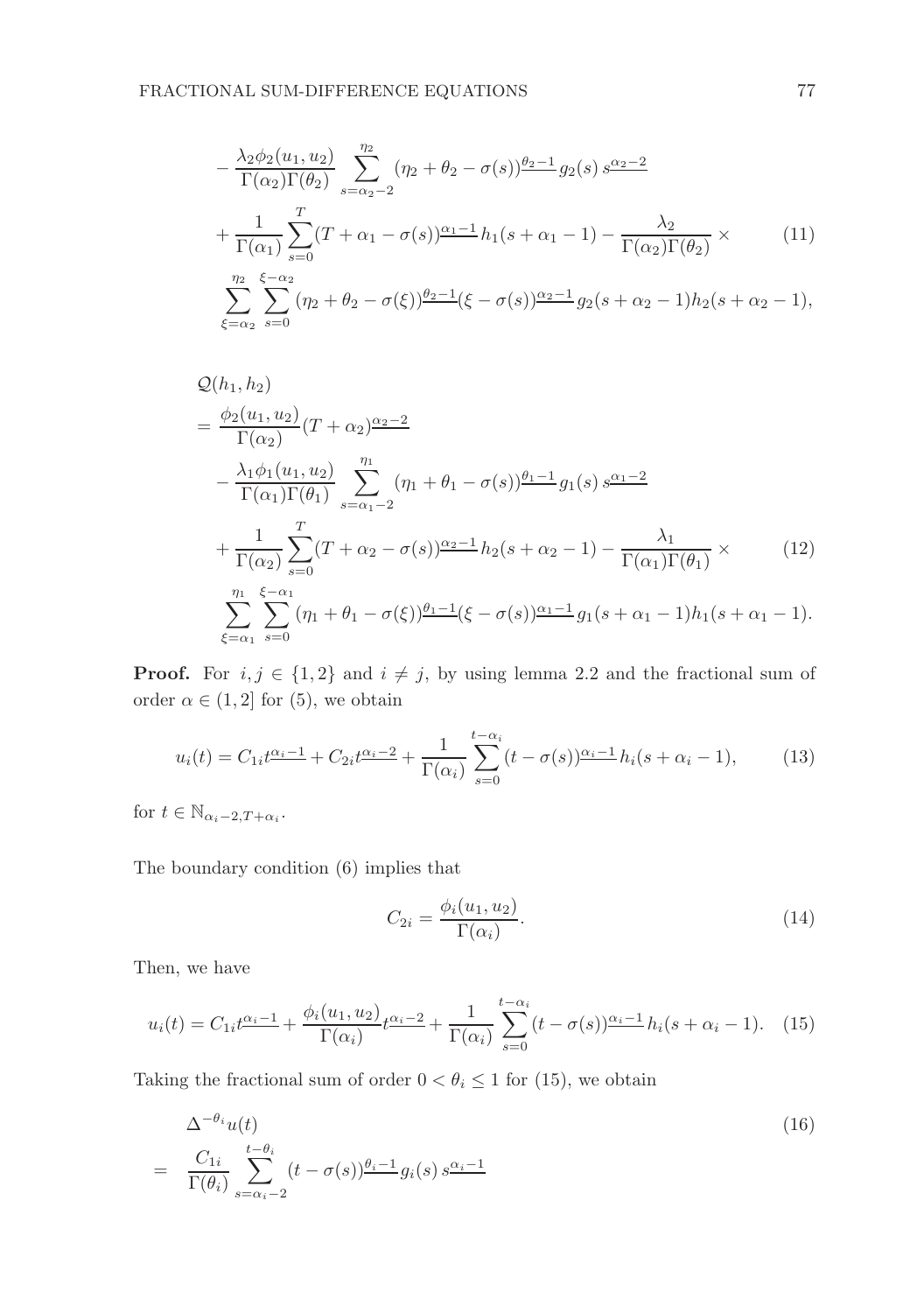$$
+\frac{\phi_i(u_1, u_2)}{\Gamma(\alpha_i)} \sum_{s=\alpha_i-2}^{t-\theta_i} (t-\sigma(s)) \frac{\theta_i-1}{s} g_i(s) s^{\alpha_i-2} +\frac{1}{\Gamma(\theta_i)\Gamma(\alpha_i)} \sum_{\xi=\alpha_i}^{t-\theta_i} \sum_{s=0}^{\xi-\alpha_i} (t-\sigma(\xi)) \frac{\theta_i-1}{s} (\xi-\sigma(s))^{2\alpha_i-1} g_i(s+\alpha_i-1) h(s+\alpha_i-1),
$$

for  $t \in \mathbb{N}_{\alpha_i+\theta_i-2,T+\alpha_i+\theta_i}$ . The boundary condition (7) implies

$$
C_{11}(T + \alpha_1) \frac{\alpha_1 - 1}{\Gamma(\alpha_1)} + \frac{\phi_1(u_1, u_2)}{\Gamma(\alpha_1)} (T + \alpha_1) \frac{\alpha_1 - 2}{\Gamma(\alpha_1)}
$$
  
+ 
$$
\frac{1}{\Gamma(\alpha_1)} \sum_{s=0}^T (T + \alpha_1 - \sigma(s)) \frac{\alpha_1 - 1}{\Gamma(\alpha_1)} h_1(s + \alpha_1 - 1)
$$
  
= 
$$
\frac{\lambda_2 C_{12}}{\Gamma(\theta_2)} \sum_{s=\alpha_2 - 1}^{\eta_2} (\eta_2 + \theta_2 - \sigma(s)) \frac{\theta_2 - 1}{\Gamma(\alpha_2)} g_2(s) s^{\alpha_2 - 1}
$$
  
+ 
$$
\frac{\lambda_2 \phi_2(u_1, u_2)}{\Gamma(\alpha_2) \Gamma(\theta_2)} \sum_{s=\alpha_2 - 2}^{\eta_2} (\eta_2 + \theta_2 - \sigma(s)) \frac{\theta_2 - 1}{\Gamma(\alpha_2)} g_2(s) s^{\alpha_2 - 2}
$$
  
+ 
$$
\frac{\lambda_2}{\Gamma(\alpha_2) \Gamma(\theta_2)} \sum_{\xi=\alpha_2}^{\eta_2} \sum_{s=0}^{\xi - \alpha_2} (\eta_2 + \theta_2 - \sigma(\xi)) \frac{\theta_2 - 1}{\Gamma(\alpha_2)} (\xi - \sigma(s)) \frac{\alpha_2 - 1}{\Gamma(\alpha_2)} g_2(s + \alpha_2 - 1) h(s + \alpha_2 - 1),
$$
 (17)

and

$$
C_{12}(T + \alpha_2)^{\alpha_2 - 1} + \frac{\phi_2(u_1, u_2)}{\Gamma(\alpha_2)}(T + \alpha_2)^{\alpha_2 - 2} + \frac{1}{\Gamma(\alpha_2)} \sum_{s=0}^T (T + \alpha_2 - \sigma(s))^{\alpha_2 - 1} h_2(s + \alpha_2 - 1) = \frac{\lambda_1 C_{11}}{\Gamma(\theta_1)} \sum_{s=\alpha_1-1}^{\eta_1} (\eta_1 + \theta_1 - \sigma(s))^{\theta_1 - 1} g_1(s) s^{\alpha_1 - 1} + \frac{\lambda_1 \phi_1(u_1, u_2)}{\Gamma(\alpha_1)\Gamma(\theta_1)} \sum_{s=\alpha_1-2}^{\eta_1} (\eta_1 + \theta_1 - \sigma(s))^{\theta_1 - 1} g_1(s) s^{\alpha_1 - 2} + \frac{\lambda_1}{\Gamma(\alpha_1)\Gamma(\theta_1)} \sum_{\xi=\alpha_1}^{\eta_1} \sum_{s=0}^{\xi-\alpha_1} (\eta_1 + \theta_1 - \sigma(\xi))^{\theta_1 - 1} (\xi - \sigma(s))^{\alpha_1 - 1} g_1(s + \alpha_1 - 1) h(s + \alpha_1 - 1).
$$
 (18)

The constants  $C_{11}, C_{12}$  can be obtained by solving the system of equations (17) and (18). So

$$
C_{11} = \frac{\lambda_1}{\Lambda \Gamma(\theta_1)} \sum_{s=\alpha_1-2}^{\eta_1} (\eta_1 + \theta_1 - \sigma(s)) \frac{\theta_1 - 1}{2} g_1(s) s^{\alpha_1 - 1} \mathcal{P}(h_1, h_2)
$$
(19)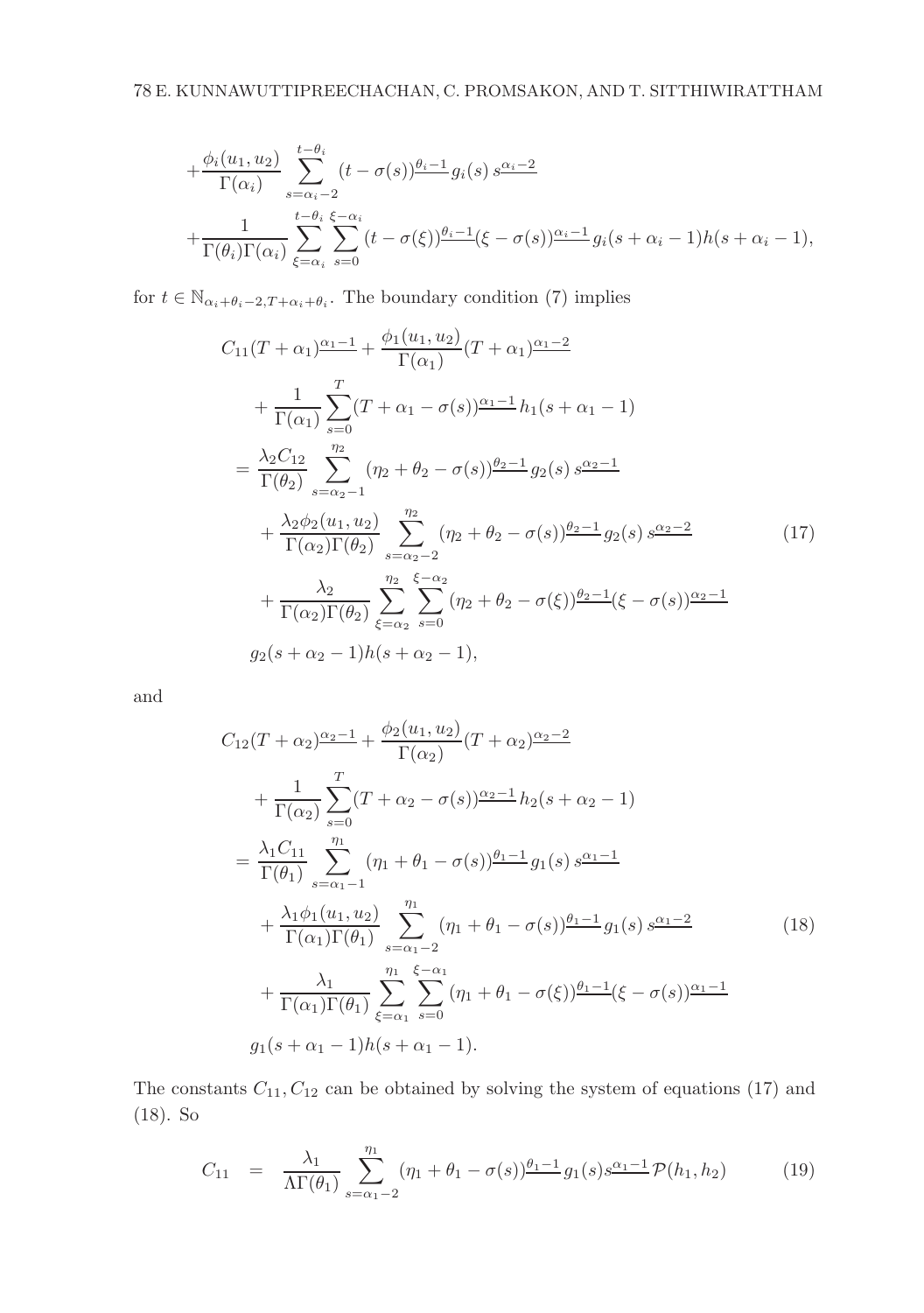$$
-\frac{\lambda_2}{\Lambda\Gamma(\theta_2)}\sum_{s=\alpha_2-2}^{\eta_2}(\eta_2+\theta_2-\sigma(s))\frac{\theta_2-1}{2}g_2(s)s^{\alpha_2-1}\mathcal{Q}(h_1,h_2),
$$

and

$$
C_{12} = \frac{(T + \alpha_2)^{\alpha_2 - 1}}{\Lambda} \mathcal{P}(h_1, h_2) - \frac{(T + \alpha_1)^{\alpha_1 - 1}}{\Lambda} \mathcal{Q}(h_1, h_2), \tag{20}
$$

where  $\Lambda, \mathcal{P}(h_1, h_2)$  and  $\mathcal{Q}(h_1, h_2)$  are defined as (10)-(12), respectively. Finally, substituting  $C_{11}$  and  $C_{12}$  into (15), we obtain (8) and (9).

#### 3. EXISTENCE AND UNIQUENESS RESULT

Now, we wish to establish the existence result for problem  $(3)-(4)$ . To accomplish, for each  $i, j \in \{1, 2\}$  and  $i \neq j$ , we let  $E_i : C(\mathbb{N}_{\alpha_i-2, T+\alpha_i}, \mathbb{R})$  be the Banach space for all functions on  $\mathbb{N}_{\alpha_i-2,T+\alpha_i}$ , and clearly that the product space  $\mathcal{C} = E_1 \times E_2$  is the Banach space. We set the spaces

$$
\mathcal{C}_i = \left\{ (u_1, u_2) \in \mathcal{C} : \Delta^{\beta_i} u_i(t_i - \beta_i + 1) \in E_i \right\}, \quad t_i \in \mathbb{N}_{\alpha_i - 2, T + \alpha_i},
$$

and endowed with the norm defined by

$$
||(u_1, u_2)||_{\mathcal{C}_i} = ||\Delta^{\beta_i} u_i|| + ||u_j||,
$$

where  $\|\Delta^{\beta_i}u_i\| = \max_{t_i \in \mathbb{N}_{\alpha_i-2, T+\alpha_i}}$  $\left| \Delta^{\beta_i} u_i(t_i - \beta_i + 1) \right|$  and  $||u_j|| = \max_{t_j \in \mathbb{N}_{\alpha_i - 2, T + \alpha_i}} |u_j(t_j)|$ . Obviously, the space  $(c_1 \cap c_2, \|(u_1, u_2)\|_{c_1 \cap c_2})$  is also the Banach space with the norm

$$
||(u_1, u_2)||_{\mathcal{C}_1 \cap \mathcal{C}_2} = \max \Big\{||(u_1, u_2)||_{\mathcal{C}_1}, ||(u_1, u_2)||_{\mathcal{C}_2}\Big\}.
$$

Next, let  $\mathcal{U} = \mathcal{C}_1 \cap \mathcal{C}_2$ , we define the operator  $\mathcal{T} : \mathcal{U} \to \mathcal{U}$  by

$$
\big(\mathcal{T}(u_1,u_2)\big)(t_1,t_2) = \Big(\big(\mathcal{T}_1(u_1,u_2)\big)(t_1,t_2),\big(\mathcal{T}_2(u_1,u_2)\big)(t_1,t_2)\Big),\tag{21}
$$

and

$$
(\mathcal{T}_1(u_1, u_2))(t_1, t_2)
$$
\n
$$
= t_1^{\alpha_1 - 1} \left\{ \frac{\lambda_1}{\Lambda \Gamma(\theta_1)} \sum_{s = \alpha_1 - 2}^{\eta_1} (\eta_1 + \theta_1 - \sigma(s)) \frac{\theta_1 - 1}{2} g_1(s) s^{\alpha_1 - 1} \mathcal{P}(H_1^*, H_2^*) \right\}
$$
\n
$$
- \frac{\lambda_2}{\Lambda \Gamma(\theta_2)} \sum_{s = \alpha_2 - 2}^{\eta_2} (\eta_2 + \theta_2 - \sigma(s)) \frac{\theta_2 - 1}{2} g_2(s) s^{\alpha_2 - 1} \mathcal{Q}(H_1^*, H_2^*) \right\}
$$
\n
$$
+ \frac{t_1^{\alpha_1 - 2} \phi_1(u_1, u_2)}{\Gamma(\alpha_1)} + \frac{1}{\Gamma(\alpha_1)} \sum_{s = \alpha_1 - 1}^{t_1 - 1} (t_1 + \alpha_1 - 1 - \sigma(s)) \frac{\alpha_1 - 1}{2} H_1^*, \quad (22)
$$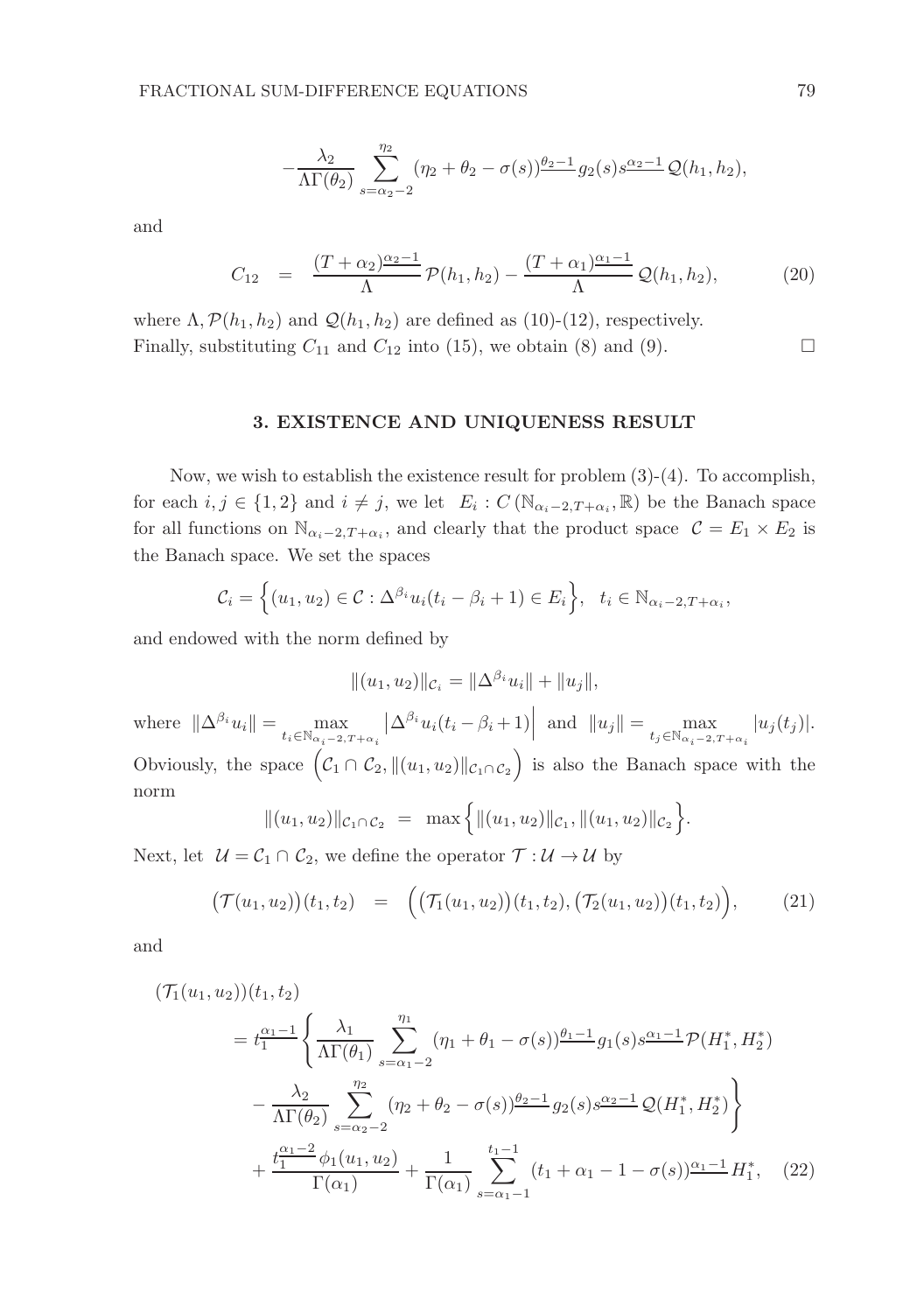$$
(\mathcal{T}_2(u_1, u_2))(t_1, t_2)
$$
  
=  $t_2^{\frac{\alpha_2 - 1}{2}} \left\{ \frac{(T + \alpha_2)^{\frac{\alpha_2 - 1}{2}}}{\Lambda} \mathcal{P}(H_1^*, H_2^*) - \frac{(T + \alpha_1)^{\frac{\alpha_1 - 1}{2}}}{\Lambda} \mathcal{Q}(H_1^*, H_2^*) \right\}$   
+  $\frac{t_2^{\frac{\alpha_1 - 2}{2}} \phi_2(u_1, u_2)}{\Gamma(\alpha_2)} + \frac{1}{\Gamma(\alpha_2)} \sum_{s = \alpha_2 - 1}^{t_2 - 1} (t_2 + \alpha_2 - 1 - \sigma(s))^{\frac{\alpha_2 - 1}{2}} H_2^*,$  (23)

where  $t_i \in \mathbb{N}_{\alpha_i-2,T+\alpha_i}$ ,  $\Lambda$  is defined as (9), and

$$
\mathcal{P}(H_1^*, H_2^*) = \frac{\phi_1(u_1, u_2)}{\Gamma(\alpha_1)} (T + \alpha_1) \frac{\alpha_1 - 2}{\Gamma(\alpha_2)\Gamma(\theta_2)} - \frac{\lambda_2 \phi_2(u_1, u_2)}{\Gamma(\alpha_2)\Gamma(\theta_2)} \sum_{s = \alpha_2 - 2}^{\eta_2} (\eta_2 + \theta_2 - \sigma(s)) \frac{\theta_2 - 1}{\sigma(s)} \times g_2(s) s^{\frac{\alpha_2 - 2}{\Gamma(\alpha_1)}} + \frac{1}{\Gamma(\alpha_1)} \sum_{s = \alpha_1 - 1}^{\gamma + \alpha_1 - 1} (T + 2\alpha_1 - 1 - \sigma(s)) \frac{\alpha_1 - 1}{\Gamma(\alpha_2)\Gamma(\theta_2)} H_1^* - \frac{\lambda_2}{\Gamma(\alpha_2)\Gamma(\theta_2)} \times \sum_{\xi = \alpha_2}^{\eta_2} \sum_{s = \alpha_2 - 1}^{\xi - 1} (\eta_2 + \theta_2 - \sigma(\xi)) \frac{\theta_2 - 1}{\Gamma(\alpha_2 - 1)} (\xi + \alpha_2 - 1 - \sigma(s)) \frac{\alpha_2 - 1}{\Gamma(\alpha_2)} g_2(s) H_2^*,
$$
\n(24)

$$
Q(H_1^*, H_2^*) = \frac{\phi_2(u_1, u_2)}{\Gamma(\alpha_2)} (T + \alpha_2)^{\alpha_2 - 2} - \frac{\lambda_1 \phi_1(u_1, u_2)}{\Gamma(\alpha_1) \Gamma(\theta_1)} \sum_{s = \alpha_1 - 2}^{\eta_1} (\eta_1 + \theta_1 - \sigma(s))^{\theta_1 - 1} \times
$$
  
\n
$$
g_1(s) s^{\alpha_1 - 2} + \frac{1}{\Gamma(\alpha_2)} \sum_{s = \alpha_2 - 1}^{\gamma + \alpha_2 - 1} (T + 2\alpha_2 - 1 - \sigma(s))^{\alpha_2 - 1} H_2^* - \frac{\lambda_1}{\Gamma(\alpha_1) \Gamma(\theta_1)} \times
$$
  
\n
$$
\sum_{\xi = \alpha_1}^{\eta_1} \sum_{s = \alpha_1 - 1}^{\xi - 1} (\eta_1 + \theta_1 - \sigma(\xi))^{\theta_1 - 1} (\xi + \alpha_1 - 1 - \sigma(s))^{\alpha_1 - 1} g_1(s) H_1^*,
$$
\n(25)

with

$$
H_1^* = H_1\Big(s, t_2, \Delta^{\beta_1} u_1(s - \beta_1 + 1), u_2(t_2)\Big) + \frac{1}{\Gamma(\gamma_1)} \times
$$
\n
$$
\sum_{p=\alpha_1-1}^s (s + \gamma_1 - \sigma(p))\frac{\gamma_1 - 1}{\gamma_1} \varphi_1(s, p) H_1\Big(p, t_2, \Delta^{\beta_1} u_1(p - \beta_1 + 1), u_2(t_2)\Big),
$$
\n
$$
H_2^* = H_2\Big(t_1, s, u_1(t_1), \Delta^{\beta_2} u_2(s - \beta_2 + 1)\Big) + \frac{1}{\Gamma(\gamma_2)} \times
$$
\n
$$
\sum_{p=\alpha_2-1}^s (s + \gamma_2 - \sigma(p))\frac{\gamma_2 - 1}{\gamma_2} \varphi_2(s, p) H_2\Big(t_1, p, u_1(t_1), \Delta^{\beta_2} u_2(p - \beta_2 + 1)\Big).
$$
\n(27)

Note that the problem (3)-(4) have solutions if and only if the operator  $\mathcal T$  has fixed points.

**Theorem 3.1.** Assume that  $H_i \in C(\mathbb{N}_{\alpha_1-2,T+\alpha_1} \times \mathbb{N}_{\alpha_2-2,T+\alpha_2} \times \mathbb{R}^2, \mathbb{R}), \varphi_i \in$  $C(\mathbb{N}_{\alpha_1-2,T+\alpha_1}\times\mathbb{N}_{\alpha_2-2,T+\alpha_2},[0,\infty)])$  with  $\tilde{\varphi}_i = \max\big\{\varphi(t_i-1,s) : (t_i,s)\in\mathbb{N}_{\alpha_i-2,T+\alpha_i}\times\mathbb{N}_{\alpha_i-2,T+\alpha_1}\times\mathbb{N}_{\alpha_i-2,T+\alpha_2}\big\}$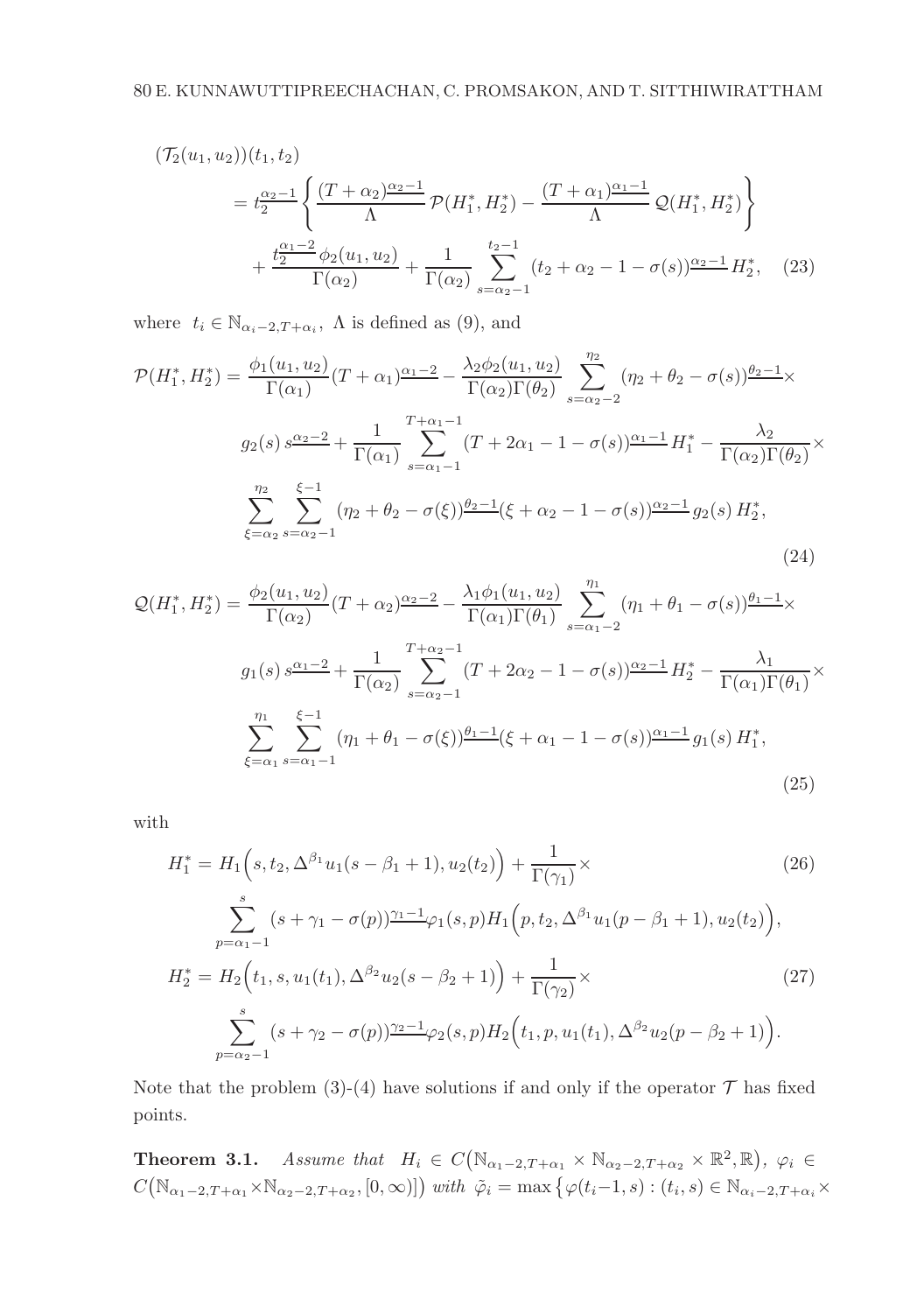$\mathbb{N}_{\alpha_i-2,T+\alpha_i}, [0,\infty)]\}, \text{ and } \phi_i \in C(\mathbb{N}_{\alpha_1-2,T+\alpha_1} \times \mathbb{N}_{\alpha_2-2,T+\alpha_2}, \mathbb{R}) \to \mathbb{R} \text{ are given}$ functionals. In addition, for each  $i, j \in \{1, 2\}$ ,  $i \neq j$ , suppose the following:

(H<sub>1</sub>) There exist constants  $M_1, M_2, N_1, N_2 > 0$  such that, for each  $t_i \in \mathbb{N}_{\alpha_i-2,T+\alpha_i}$ and  $(u_1, u_2), (v_1, v_2) \in \mathcal{U}$ ,

$$
\left| H_i(t_i, t_j, \Delta^{\beta_i} u_i(t_i - \beta_i + 1), u_j(t_j) - H_i(t_i, t_j, \Delta^{\beta_i} v_i(t_i - \beta_i + 1), v_j(t_j)) \right|
$$
  

$$
\leq M_i \left| \Delta^{\beta_i} u_i - \Delta^{\beta_1} v_i \right| + N_j \left| u_j - v_j \right|.
$$

(H<sub>2</sub>) There exist constants  $K_1, K_2, L_1, L_2 > 0$  such that, for each  $(u_1, u_2), (v_1, v_2) \in$  $\mathcal{U},$ 

$$
|\phi_1(u_1, u_2) - \phi_1(v_1, v_2)| \leq K_1 |u_1 - v_2| + K_2 |u_2 - v_2|,
$$
  
and 
$$
|\phi_2(u_1, u_2) - \phi_2(v_1, v_2)| \leq L_1 |u_1 - v_2| + L_2 |u_2 - v_2|.
$$

(H<sub>3</sub>)  $0 < g_i(t_i) < G_i$  for each  $t_i \in \mathbb{N}_{\alpha_i - 2, T + \alpha_i}$ .

Then the problem  $(3)-(4)$  has a unique solution provided that

$$
\chi := \max \left\{ \left[ \max \left\{ (K_1 + L_1 + N_1)\Theta_1, M_2\Omega_4 \right\} + \max \left\{ (K_2 + L_2 + N_2)\Theta_2, M_1\Omega_3 \right\} \right],
$$
  

$$
\left[ \max \left\{ (K_1 + L_1 + N_1)\tilde{\Theta}_1, M_2\tilde{\Omega}_4 \right\} + \max \left\{ (K_2 + L_2 + N_2)\tilde{\Theta}_2, M_1\tilde{\Omega}_3 \right\} \right] \right\}
$$
  

$$
< \frac{1}{2},
$$
 (28)

where

$$
\Theta_1 = \max\left\{\Omega_1, \Omega_2, \Omega_4\right\}, \quad \tilde{\Theta}_1 = \max\left\{\tilde{\Omega}_1, \tilde{\Omega}_2, \tilde{\Omega}_4\right\},\tag{29}
$$

$$
\Theta_2 = \max\left\{\Omega_1, \Omega_2, \Omega_3\right\}, \quad \tilde{\Theta}_2 = \max\left\{\tilde{\Omega}_1, \tilde{\Omega}_2, \tilde{\Omega}_3\right\},\tag{30}
$$

with

$$
\Omega_1 = \frac{(T+\alpha_1)\frac{\alpha_1-1}{\alpha_1}}{|\Lambda|} \left( \frac{\lambda_1 G_1 \mathcal{A}_1 (T+\alpha_1)\frac{\alpha_1-2}{\alpha_1}}{\Gamma(\theta_1)} + \frac{\lambda_1 \lambda_2 G_1 G_2 \mathcal{B}_1 \mathcal{A}_2}{(\alpha_1-1)\Gamma(\theta_1)\Gamma(\theta_2)} \right) + \frac{(T+\alpha_1)\frac{\alpha_1-2}{\alpha_1}}{\Gamma(\alpha_1)},
$$
\n(31)

$$
\Omega_2 = \frac{(T + \alpha_1)^{\alpha_1 - 1}}{|\Lambda|} \left( \frac{\lambda_1 \lambda_2 G_1 G_2 \mathcal{B}_2 \mathcal{A}_1}{(\alpha_2 - 1) \Gamma(\theta_1) \Gamma(\theta_2)} + \frac{\lambda_2 G_2 \mathcal{A}_2 (T + \alpha_2)^{\alpha_2 - 2}}{\Gamma(\theta_2)} \right),\tag{32}
$$

$$
\Omega_3 = \left[1 + \frac{\tilde{\varphi}_1 (T + \alpha_1 + \gamma_1)^{\gamma_1 - 1}}{\Gamma(\gamma_1 + 1)}\right] \left\{ \frac{(T + \alpha_1)^{\alpha_1 - 1}}{|\Lambda|} \left(\frac{\lambda_1 G_1 \mathcal{A}_1 (T + \alpha_1)^{\alpha_1 - 1}}{\Gamma(\theta_1)} + \frac{\lambda_1 \lambda_2 G_1 G_2 \mathcal{A}_2 C_1}{\Gamma(\theta_1) \Gamma(\theta_2)}\right) + \frac{(T + \alpha_1)^{\alpha_1}}{\Gamma(\alpha_1 + 1)} \right\},
$$
\n(33)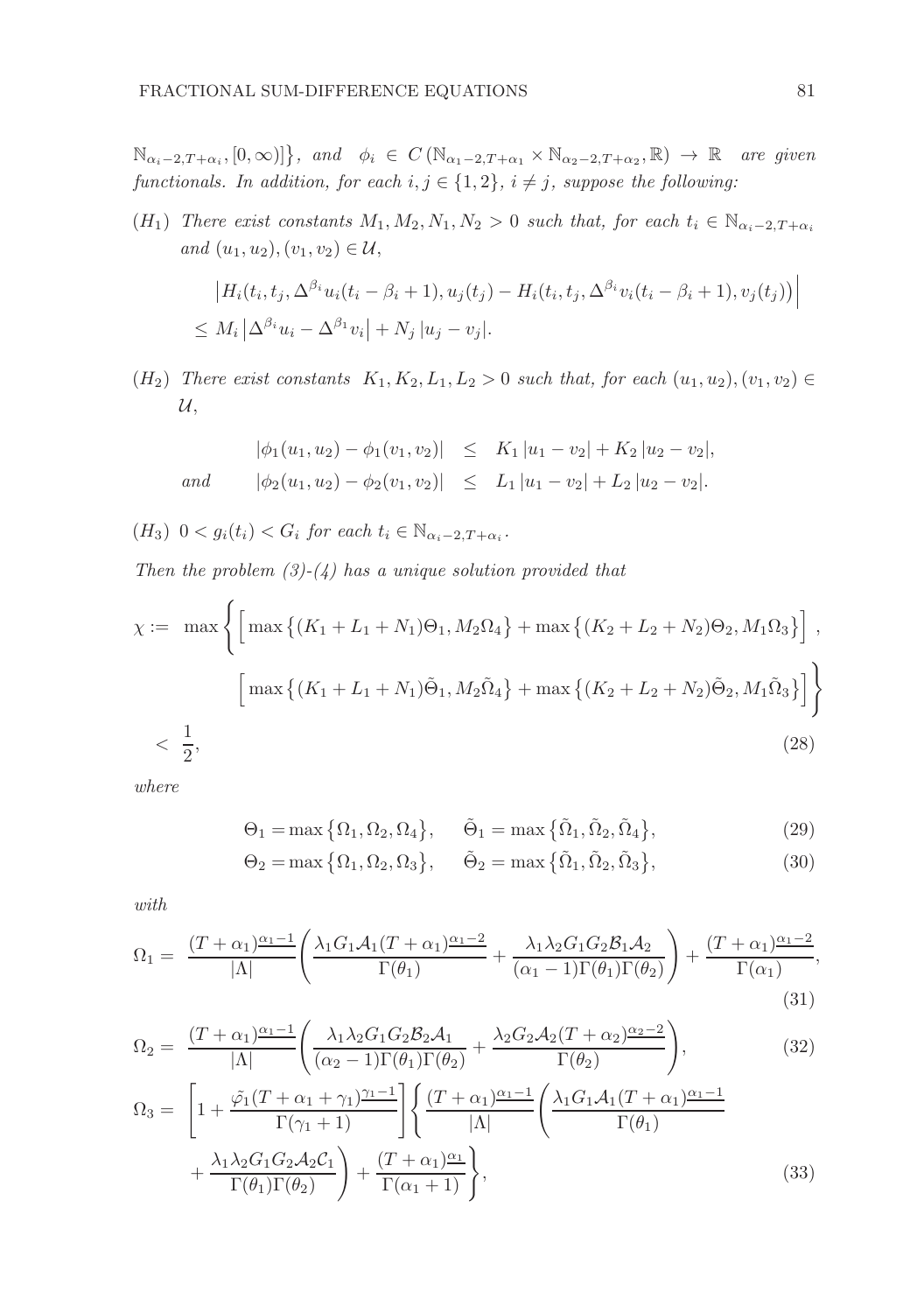$$
\Omega_4 = \left[1 + \frac{\tilde{\varphi}_2 (T + \alpha_2 + \gamma_2)^{\gamma_2 - 1}}{\Gamma(\gamma_2 + 1)}\right] \left\{ \frac{(T + \alpha_1)^{\alpha_1 - 1}}{|\Lambda|} \left(\frac{\lambda_2 G_2 \mathcal{A}_2 (T + \alpha_2)^{\alpha_2 - 1}}{\Gamma(\theta_2)} + \frac{\lambda_1 \lambda_2 G_1 G_2 \mathcal{A}_1 C_2}{\Gamma(\theta_1) \Gamma(\theta_2)}\right) \right\},
$$
\n(34)

$$
\tilde{\Omega}_1 = \frac{(T + \alpha_2)^{\alpha_2 - 1}}{|\Lambda|} \left( \frac{(T + \alpha_1)^{\alpha_1 - 2} (T + \alpha_2)^{\alpha_2 - 1}}{\Gamma(\alpha_1)} + \frac{\lambda_1 G_1 \mathcal{B}_1 (T + \alpha_1)^{\alpha_1 - 1}}{\alpha_1 - 1} \right) + \frac{(T + \alpha_2)^{\alpha_2 - 2}}{\Gamma(\alpha_2)},
$$
\n(35)

$$
\tilde{\Omega}_2 = \frac{(T + \alpha_1)^{\alpha_1 - 1}}{|\Lambda|} \left( \frac{(T + \alpha_1)^{\alpha_1 - 1} (T + \alpha_2)^{\alpha_2 - 2}}{\Gamma(\alpha_2)} + \frac{\lambda_2 G_2 \mathcal{B}_2 (T + \alpha_2)^{\alpha_2 - 1}}{\alpha_2 - 1} \right), \quad (36)
$$

$$
\tilde{\Omega}_3 = \left[1 + \frac{\tilde{\varphi}_1(T + \alpha_1 + \gamma_1)^{\gamma_1 - 1}}{\Gamma(\gamma_1 + 1)}\right] \left\{ \frac{(T + \alpha_2)^{\alpha_2 - 1}}{|\Lambda|} \left(\frac{(T + \alpha_2)^{\alpha_2 - 1}(T + \alpha_1)^{\alpha_1}}{\Gamma(\alpha_1 + 1)} + \frac{G_1 C_1 (T + \alpha_1)^{\alpha_1 - 1}}{\Gamma(\theta_1)}\right) \right\},\tag{37}
$$

$$
\tilde{\Omega}_4 = \left[1 + \frac{\tilde{\varphi}_2(T + \alpha_2 + \gamma_2)^{\gamma_2 - 1}}{\Gamma(\gamma_2 + 1)}\right] \left\{ \frac{(T + \alpha_2)^{\alpha_2 - 1}}{|\Lambda|} \left(\frac{(T + \alpha_1)^{\alpha_1 - 1}(T + \alpha_2)^{\alpha_2}}{\Gamma(\alpha_2 + 1)} + \frac{G_2 C_2 (T + \alpha_2)^{\alpha_2 - 1}}{\Gamma(\theta_2)}\right) + \frac{(T + \alpha_2)^{\alpha_2}}{\Gamma(\alpha_2 + 1)} \right\},\tag{38}
$$

and

$$
\mathcal{A}_i = (\eta_i - \alpha_i + \theta_i) \frac{\theta_i - 1}{2} F_1(\alpha_i, \alpha_i - \eta_i - 1; \alpha_i - \eta_i - \theta_i; 1),
$$
\n(39)

$$
\mathcal{B}_i = (\eta_i - \alpha_i + \theta_i) \frac{\theta_i - 1}{2} F_1 \big( \alpha_i - 1, \alpha_i - \eta_i - 1; \alpha_i - \eta_i - \theta_i - 1; 1 \big), \tag{40}
$$

$$
\mathcal{C}_i = (\eta_i - \alpha_i + \theta_i - 1)^{\underline{\theta_i - 1}} {}_2F_1\big(\alpha_i, \alpha_i - \eta_i; \alpha_i - \eta_i - \theta_i + 1; 1\big). \tag{41}
$$

**Proof.** We shall prove  $\mathcal T$  is a contraction mapping. Denote that

$$
\mathcal{H}_i|(u_1, u_2) - (v_1, v_2)| := |H_i(t_i, t_j, \Delta^{\beta_i} u_i(t_i - \beta_i + 1), u_j(t_j) - H_i(t_i, t_j, \Delta^{\beta_i} v_i(t_i - \beta_i + 1), v_j(t_j))|,
$$
\n(42)

and 
$$
\mathcal{H}_{i}^{*} | (u_{1}, u_{2}) - (v_{1}, v_{2}) |
$$
  
\n
$$
:= \mathcal{H}_{i} | (u_{1}, u_{2}) - (v_{1}, v_{2}) | + \frac{1}{\Gamma(\gamma_{i})} \sum_{p=\alpha_{i}-1}^{s} (s + \gamma_{i} - \sigma(p))^{\gamma_{i}-1} \varphi_{1}(s, p) \times
$$
\n
$$
\mathcal{H}_{i} | (u_{1}, u_{2}) - (v_{1}, v_{2}) |
$$
\n
$$
\leq \left( M_{i} \left| \Delta^{\beta_{1}} u_{1} - \Delta^{\beta_{1}} v_{1} \right| + N_{j} \left| u_{2} - v_{2} \right| \right) \left[ 1 + \frac{\tilde{\varphi}_{i} (T + \alpha_{i} + \gamma_{i})^{\gamma_{i}-1}}{\Gamma(\gamma_{i} + 1)} \right]. \quad (43)
$$

Let  $(u_1, u_2), (v_1, v_2) \in \mathcal{C}$ . Then

$$
\left| \left( \mathcal{T}_1(u_1, u_2) \right) (t_1, t_2) - \left( \mathcal{T}_1(v_1, v_2) \right) (t_1, t_2) \right|
$$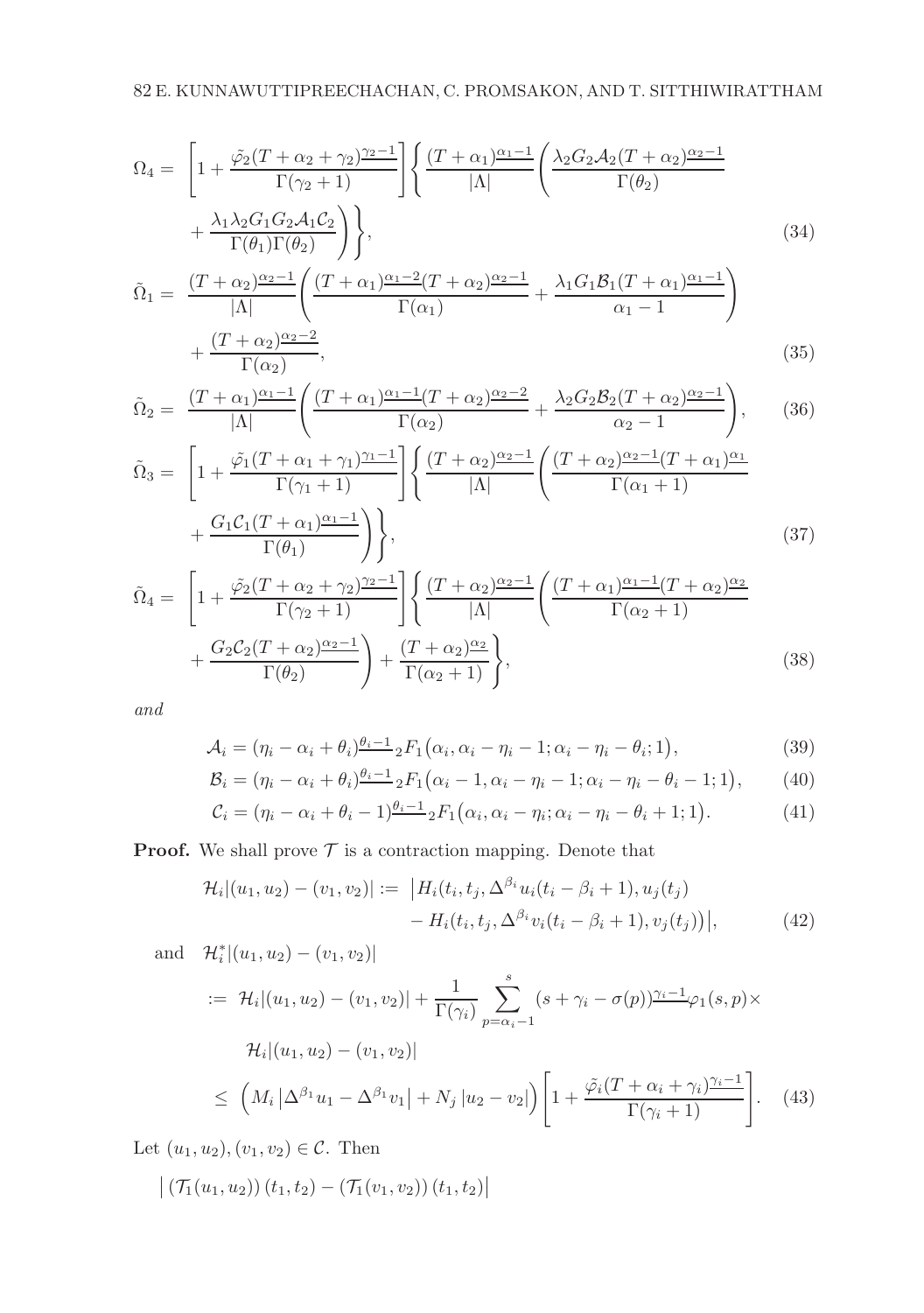$$
\leq t_1^{\alpha_1-1} \left| \frac{\lambda_1}{\Lambda \Gamma(\theta_1)} \sum_{s=\alpha_1-2}^{\eta_1} (\eta_1 + \theta_1 - \sigma(s)) \frac{\theta_1 - 1}{\theta_1(s)} g_1(s) s^{\alpha_1-1} \mathcal{P}(H_1^{**}, H_2^{**}) \right| \n- \frac{\lambda_2}{\Lambda \Gamma(\theta_2)} \sum_{s=\alpha_2-2}^{\eta_2} (\eta_2 + \theta_2 - \sigma(s)) \frac{\theta_2 - 1}{\theta_2(s)} g_2(s) s^{\alpha_2-1} \mathcal{Q}(H_1^{**}, H_2^{**}) \right| \n+ \frac{t_1^{\alpha_1-2}}{\Gamma(\alpha_1)} \phi_1(u_1, u_2) + \frac{1}{\Gamma(\alpha_1)} \sum_{s=\alpha_1-1}^{t_1-1} (t_1 + \alpha_1 - 1 - \sigma(s)) \frac{\alpha_1-1}{\theta_1} \mathcal{H}_1^{*} |(u_1, u_2) - (v_1, v_2)| \n\leq (T + \alpha_1) \frac{\alpha_1-1}{\theta_1} \left\{ \frac{\lambda_1 G_1 \mathcal{A}_1 \Gamma(\alpha_1)}{\Lambda \Gamma(\theta_1)} \left| \mathcal{P}(H_1^{**}, H_2^{**}) \right| + \frac{\lambda_2 G_2 \mathcal{A}_2 \Gamma(\alpha_2)}{\Lambda \Gamma(\theta_2)} \left| \mathcal{Q}(H_1^{**}, H_2^{**}) \right| \right\} \n+ \frac{(T + \alpha_1) \frac{\alpha_1-2}{\theta_1} \left( K_1 |u_1 - v_1| + K_2 |u_2 - v_2| \right)}{\Gamma(\alpha_1)} \frac{(44)}{\Gamma(\alpha_1+1)} \left( M_1 |\Delta^{\beta_1} u_1 - \Delta^{\beta_1} v_1| + N_2 |u_2 - v_2| \right) \left[ 1 + \frac{\tilde{\varphi}_1 (T + \alpha_1 + \gamma_1) \frac{\gamma_1-1}{\theta_1} \mathcal{H}_1^{*} \mathcal{H}_1^{*}}{\Gamma(\gamma_1+1)} \right],
$$

where

$$
|\mathcal{P}(H_{1}^{**}, H_{2}^{**})| \qquad (45)
$$
\n
$$
= \left| \frac{\phi_{1}(u_{1}, u_{2})}{\Gamma(\alpha_{1})} (T + \alpha_{1}) \frac{\alpha_{1} - 2}{\Gamma(\alpha_{2}) \Gamma(\theta_{2})} - \frac{\lambda_{2} \phi_{2}(u_{1}, u_{2})}{\Gamma(\alpha_{2}) \Gamma(\theta_{2})} \sum_{s=\alpha_{2} - 2}^{n_{2}} (n_{2} + \theta_{2} - \sigma(s)) \frac{\theta_{2} - 1}{2} g_{2}(s) s^{\frac{\alpha_{2} - 2}{2}} + \frac{1}{\Gamma(\alpha_{1})} \sum_{s=\alpha_{1} - 1}^{T + \alpha_{1} - 1} (T + 2\alpha_{1} - 1 - \sigma(s)) \frac{\alpha_{1} - 1}{\Gamma(\alpha_{1})} H_{1}^{*} |(u_{1}, u_{2}) - (v_{1}, v_{2})| - \frac{\lambda_{2}}{\Gamma(\alpha_{2}) \Gamma(\theta_{2})} \times \sum_{\xi=\alpha_{2}}^{n_{2}} \sum_{s=\alpha_{2} - 1}^{x_{-1}} (n_{2} + \theta_{2} - \sigma(\xi)) \frac{\theta_{2} - 1}{2} (\xi + \alpha_{2} - 1 - \sigma(s)) \frac{\alpha_{2} - 1}{2} g_{2}(s) H_{2}^{*} |(u_{1}, u_{2}) - (v_{1}, v_{2})| \right| \leq (K_{1}|u_{1} - v_{1}| + K_{2}|u_{2} - v_{2}|) \frac{(T + \alpha_{1})\alpha_{1} - 2}{\Gamma(\alpha_{1})} + (L_{1}|u_{1} - v_{1}| + L_{2}|u_{2} - v_{2}|) \frac{\lambda_{2} G_{2} B_{2}}{(\alpha_{2} - 1) \Gamma(\theta_{2})} + \frac{(T + \alpha_{1})\frac{\alpha_{1}}{\Gamma(\alpha_{1} + 1)}}{\Gamma(\alpha_{1} + 1)} (M_{1} |\Delta^{\beta_{1}} u_{1} - \Delta^{\beta_{1}} v_{1}| + N_{2}|u_{2} - v_{2}|) \left[ 1 + \frac{\tilde{\varphi}_{1}(T + \alpha_{1} + \gamma_{1}) \frac{\gamma_{1} - 1}{\Gamma(\gamma_{1} + 1)}}{\Gamma(\gamma_{2} + 1)} \right],
$$
\n
$$
+ \frac{\lambda_{2} G_{2} C
$$

and

$$
\begin{split}\n&\left|\mathcal{Q}(H_{1}^{**},H_{2}^{**})\right| \\
&=\left|\frac{\phi_{2}(u_{1},u_{2})}{\Gamma(\alpha_{2})}(T+\alpha_{2})^{\frac{\alpha_{2}-2}{2}}-\frac{\lambda_{1}\phi_{1}(u_{1},u_{2})}{\Gamma(\alpha_{1})\Gamma(\theta_{1})}\sum_{s=\alpha_{1}-2}^{\eta_{1}}(\eta_{1}+\theta_{1}-\sigma(s))^{\frac{\theta_{1}-1}{2}}g_{1}(s)s^{\frac{\alpha_{1}-2}{2}} \\
&+\frac{1}{\Gamma(\alpha_{2})}\sum_{s=\alpha_{2}-1}^{T+\alpha_{2}-1}(T+2\alpha_{2}-1-\sigma(s))^{\frac{\alpha_{2}-1}{2}}H_{2}^{*}\left|(u_{1},u_{2})-(v_{1},v_{2})\right|-\frac{\lambda_{1}}{\Gamma(\alpha_{1})\Gamma(\theta_{1})}\times \\
&\sum_{\xi=\alpha_{1}}^{n_{1}}\sum_{s=\alpha_{1}-1}^{\xi-1}(\eta_{1}+\theta_{1}-\sigma(\xi))^{\frac{\theta_{1}-1}{2}}(\xi+\alpha_{1}-1-\sigma(s))^{\frac{\alpha_{1}-1}{2}}g_{1}(s)H_{1}^{*}\left|(u_{1},u_{2})-(v_{1},v_{2})\right|\n\end{split}
$$
\n
$$
(46)
$$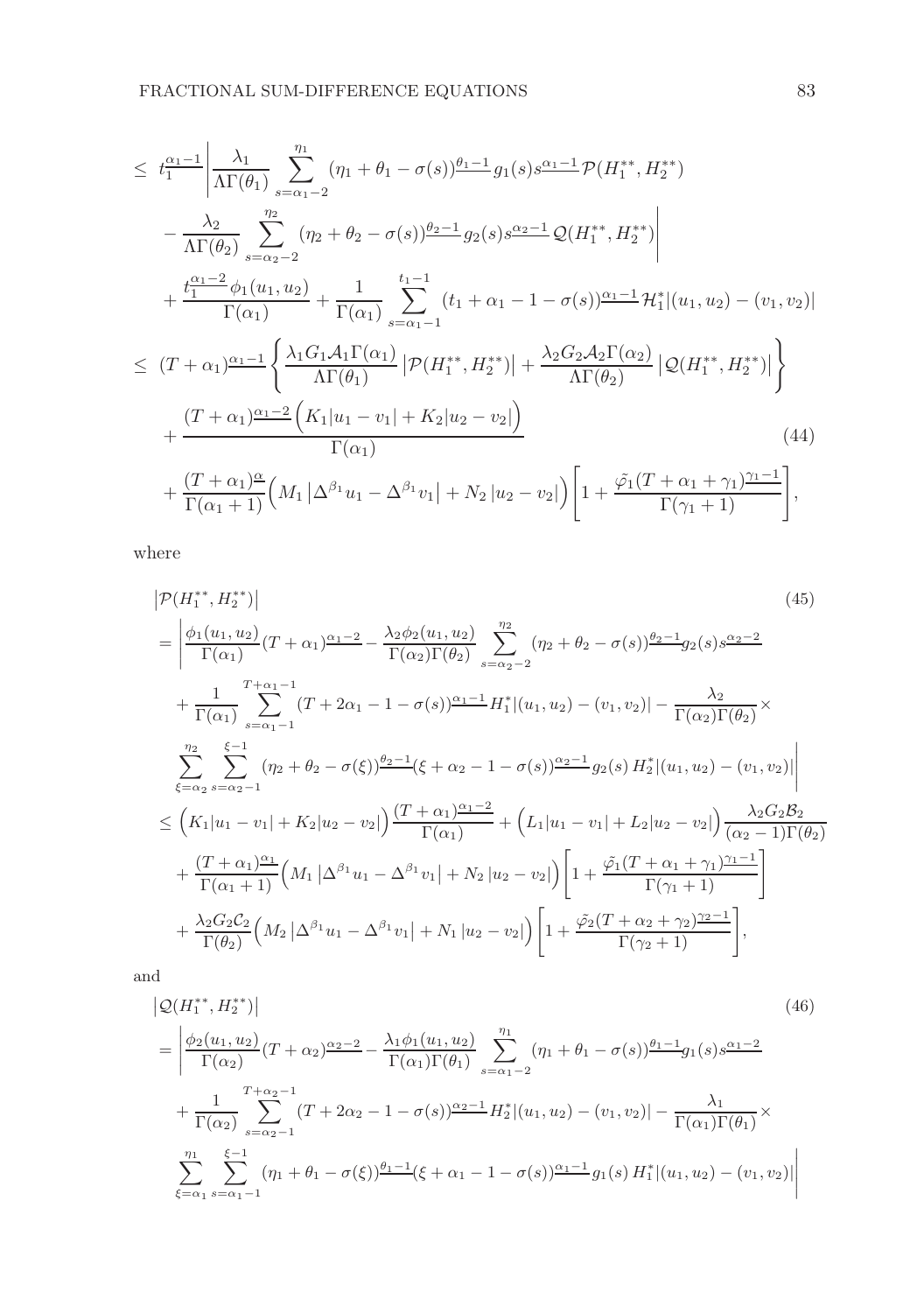$$
\leq \left(L_{1}|u_{1}-v_{1}|+L_{2}|u_{2}-v_{2}|\right)\frac{(T+\alpha_{2})^{\alpha_{2}-2}}{\Gamma(\alpha_{2})}+\left(K_{1}|u_{1}-v_{1}|+K_{2}|u_{2}-v_{2}|\right)\frac{\lambda_{1}G_{1}\mathcal{B}_{1}}{(\alpha_{1}-1)\Gamma(\theta_{1})} +\frac{(T+\alpha_{2})^{\alpha_{2}}}{\Gamma(\alpha_{2}+1)}\left(M_{2}\left|\Delta^{\beta_{2}}u_{1}-\Delta^{\beta_{2}}v_{1}\right|+N_{2}\left|u_{2}-v_{2}\right|\right)\left[1+\frac{\tilde{\varphi}_{2}(T+\alpha_{2}+\gamma_{2})^{\gamma_{2}-1}}{\Gamma(\gamma_{2}+1)}\right] +\frac{\lambda_{1}G_{1}C_{1}}{\Gamma(\theta_{1})}\left(M_{1}\left|\Delta^{\beta_{2}}u_{1}-\Delta^{\beta_{2}}v_{1}\right|+N_{2}\left|u_{2}-v_{2}\right|\right)\left[1+\frac{\tilde{\varphi}_{1}(T+\alpha_{1}+\gamma_{1})^{\gamma_{1}-1}}{\Gamma(\gamma_{1}+1)}\right].
$$

Substituting  $(45) - (46)$  into  $(44)$ , we obtain

$$
\begin{split} &\left| \left( \mathcal{T}_{1}(u_{1},u_{2}) \right)(t_{1},t_{2}) - \left( \mathcal{T}_{1}(v_{1},v_{2}) \right)(t_{1},t_{2}) \right| \\ & \leq \left. \left( K_{1}|u_{1}-v_{1}| + K_{2}|u_{2}-v_{2}| \right) \left\{ \frac{\left( T+\alpha_{1} \right) \frac{\alpha_{1}-1}{\alpha_{1}}}{\Lambda \Gamma(\alpha_{1})} \left( \frac{\lambda_{1} G_{1} \mathcal{A}_{1} (T+\alpha_{1}) \frac{\alpha_{1}-2}{\alpha_{1}}}{\Gamma(\theta_{1})} \right.\right. \\ & \left. + \left. \frac{\lambda_{1} \lambda_{2} G_{1} G_{2} \mathcal{B}_{1} \mathcal{A}_{2}}{\left( \alpha_{1}-1 \right) \Gamma(\theta_{1}) \Gamma(\theta_{2})} \right) + \left. \frac{\left( T+\alpha_{1} \right) \frac{\alpha_{1}-2}{\alpha_{1}}}{\Lambda} \right\} \right. \\ & \left. + \left( L_{1}|u_{1}-v_{1}| + L_{2}|u_{2}-v_{2}| \right) \left\{ \frac{\left( T+\alpha_{1} \right) \frac{\alpha_{1}-1}{\alpha_{1}}}{\Lambda} \left( \frac{\lambda_{1} \lambda_{2} G_{1} G_{2} \mathcal{B}_{2} \mathcal{A}_{1}}{\left( \alpha_{2}-1 \right) \Gamma(\theta_{1}) \Gamma(\theta_{2})} \right.\right. \\ & \left. + \left. \frac{\lambda_{2} G_{2} \mathcal{A}_{2} (T+\alpha_{2}) \frac{\alpha_{2}-2}{\alpha_{2}}}{\Gamma(\theta_{2})} \right) \right\} \right] \left. + \left. \frac{\sqrt{\left( T+\alpha_{1} + \gamma_{1} \right) \frac{\gamma_{1}-1}{\alpha_{1}}} \left( \lambda_{1} G_{1} \mathcal{A}_{1} (T+\alpha_{1}) \frac{\alpha_{1}-1}{\alpha_{1}} \right. \right. \\ & \left. \left\{ \frac{\left( T+\alpha_{1} \right) \frac{\alpha_{1}-1}{\alpha_{1}}}{\Lambda} \left( \frac{\lambda_{1} G_{1} \mathcal{A}_{1} (T+\alpha_{1}) \frac{\alpha_{1}-1}{\alpha_{1}}}{\Gamma(\theta_{1}) \Gamma(\theta_{2})} \right) + \frac{\left( T+\alpha_{1} \right) \frac{\alpha_{1}}{\alpha_{1}}}
$$

Then, it implies that

$$
\| (\mathcal{T}_1(u_1, u_2)) (t_1, t_2) - (\mathcal{T}_1(v_1, v_2)) (t_1, t_2) \|
$$
\n(47)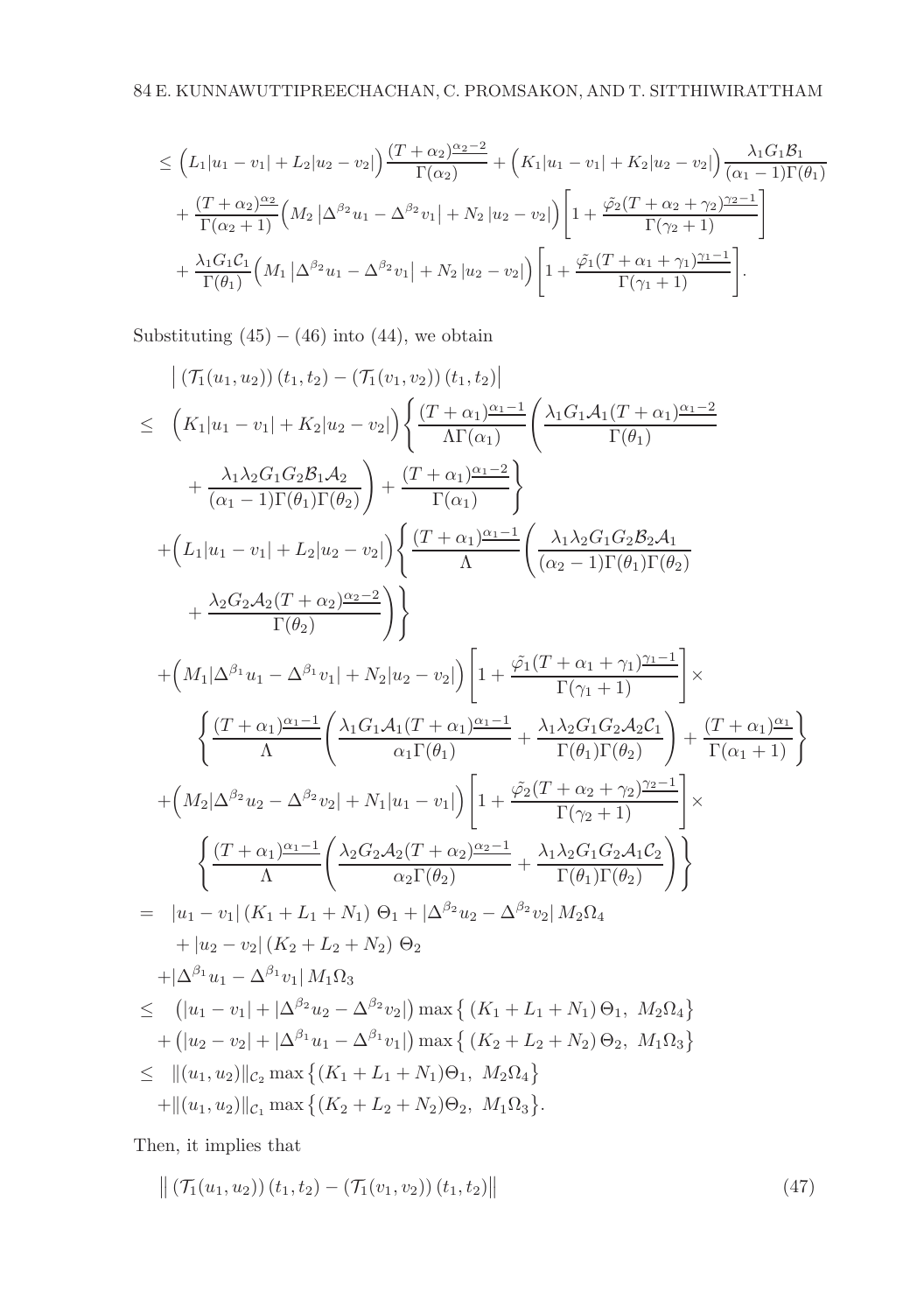$$
\leq \| (u_1, u_2) \|_{\mathcal{U}} \left[ \max \left\{ (K_1 + L_1 + N_1) \Theta_1, M_2 \Omega_4 \right\} + \max \left\{ (K_2 + L_2 + N_2) \Theta_2, M_1 \Omega_3 \right\} \right].
$$

Next, taking the fractional difference of order  $0 < \beta_1 \leq 1$  for (22)

$$
\Delta^{\beta_{1}}(\mathcal{T}_{1}(u_{1}, u_{2}))(t_{1} - \beta_{1} + 1, t_{2})
$$
\n
$$
= \frac{1}{\Gamma(-\beta_{1})} \sum_{s=\alpha_{1}-1}^{t_{1}+\beta_{1}} (t_{1} - \sigma(s)) \frac{-\beta_{1}-1}{s_{1}+\beta_{2}} s^{\alpha_{1}-1} \left\{ \frac{\lambda_{1}}{\Lambda\Gamma(\theta_{1})} \sum_{s=\alpha_{1}-2}^{\eta_{1}} (\eta_{1} + \theta_{1} - \sigma(s)) \frac{\theta_{1}-1}{s_{1}+\beta_{1}} g_{1}(s) \times s^{\alpha_{1}-1} \mathcal{P}(H_{1}^{*}, H_{2}^{*}) - \frac{\lambda_{2}}{\Lambda\Gamma(\theta_{2})} \sum_{s=\alpha_{2}-2}^{\eta_{2}} (\eta_{2} + \theta_{2} - \sigma(s)) \frac{\theta_{2}-1}{s_{2}+\beta_{2}} g_{2}(s) s^{\alpha_{2}-1} \mathcal{Q}(H_{1}^{*}, H_{2}^{*}) \right\}
$$
\n
$$
+ \frac{\phi_{1}(u_{1}, u_{2})}{\Gamma(\alpha_{1})\Gamma(-\beta_{1})} \sum_{s=\alpha_{1}-2}^{t_{1}+\beta_{1}} (t_{1} - \sigma(s)) \frac{-\beta_{1}-1}{s_{1}+\beta_{1}-1} s^{\alpha_{1}-2} \qquad (48)
$$
\n
$$
+ \frac{1}{\Gamma(\alpha_{1})\Gamma(-\beta_{1})} \sum_{\xi=\alpha_{1}}^{t_{1}+\beta_{1}} \sum_{s=0}^{\xi-\alpha_{1}} (t_{1} - \sigma(\xi)) \frac{-\beta_{1}-1}{s_{1}-1} (\xi - \sigma(s)) \frac{\alpha_{1}-1}{s_{1}+\beta_{1}} H_{1}^{*} |(u_{1}, u_{2}) - (v_{1}, v_{2}) |.
$$

Then, we obtain

$$
\left| \Delta^{\beta_{1}} \left( \mathcal{T}_{1}(u_{1}, u_{2}) \right) (t_{1} - \beta_{1} + 1, t_{2}) - \Delta^{\beta_{1}} \left( \mathcal{T}_{1}(v_{1}, v_{2}) \right) (t_{1} - \beta_{1} + 1, t_{2}) \right|
$$
\n
$$
\leq \left( K_{1}|u_{1} - v_{1}| + K_{2}|u_{2} - v_{2}| \right) \frac{(T - \beta_{1} + 2)^{-\beta_{1}}}{\Gamma(1 - \beta_{1})} \left\{ \frac{(T + \alpha_{1})^{\alpha_{1} - 1}}{\Lambda} \times \left( \frac{\lambda_{1} G_{1} A_{1} (T + \alpha_{1})^{\alpha_{1} - 2}}{\Gamma(\theta_{1})} + \frac{\lambda_{1} \lambda_{2} G_{1} G_{2} B_{1} A_{2}}{\Gamma(\theta_{1}) \Gamma(\theta_{2})} \right) + \frac{(T + \alpha_{1})^{\alpha_{1} - 2}}{\Gamma(\alpha_{1})} \right\}
$$
\n
$$
+ \left( L_{1}|u_{1} - v_{1}| + L_{2}|u_{2} - v_{2}| \right) \frac{(T - \beta_{1} + 1)^{-\beta_{1}}}{\Gamma(1 - \beta_{1})} \left\{ \frac{(T + \alpha_{1})^{\alpha_{1} - 1}}{\Lambda} \times \left( \frac{\lambda_{1} \lambda_{2} G_{1} G_{2} B_{2} A_{1}}{\Gamma(\theta_{1}) \Gamma(\theta_{2})} + \frac{\lambda_{2} G_{2} A_{2} (T + \alpha_{2})^{\alpha_{2} - 2}}{\Gamma(\theta_{2})} \right) \right\}
$$
\n
$$
+ \left( M_{1} | \Delta^{\beta_{1}} u_{1} - \Delta^{\beta_{1}} v_{1} | + N_{2} |u_{2} - v_{2}| \right) \left[ 1 + \frac{\tilde{\varphi_{1}}(T + \alpha_{1} + \gamma_{1})^{\gamma_{1} - 1}}{\Gamma(\gamma_{1} + 1)} \right] \frac{(T - \beta_{1} + 1)^{-\beta_{1}}}{\Gamma(1 - \beta_{1})} \times \left\{ \frac{(T + \alpha_{1})^{\alpha_{1} - 1}}{\Lambda} \left( \frac{\lambda_{1} G_{1} A_{1} (T + \alpha_{1})^{\alpha_{1} - 1}}{\Gamma(\theta_{1})} + \frac{\lambda_{
$$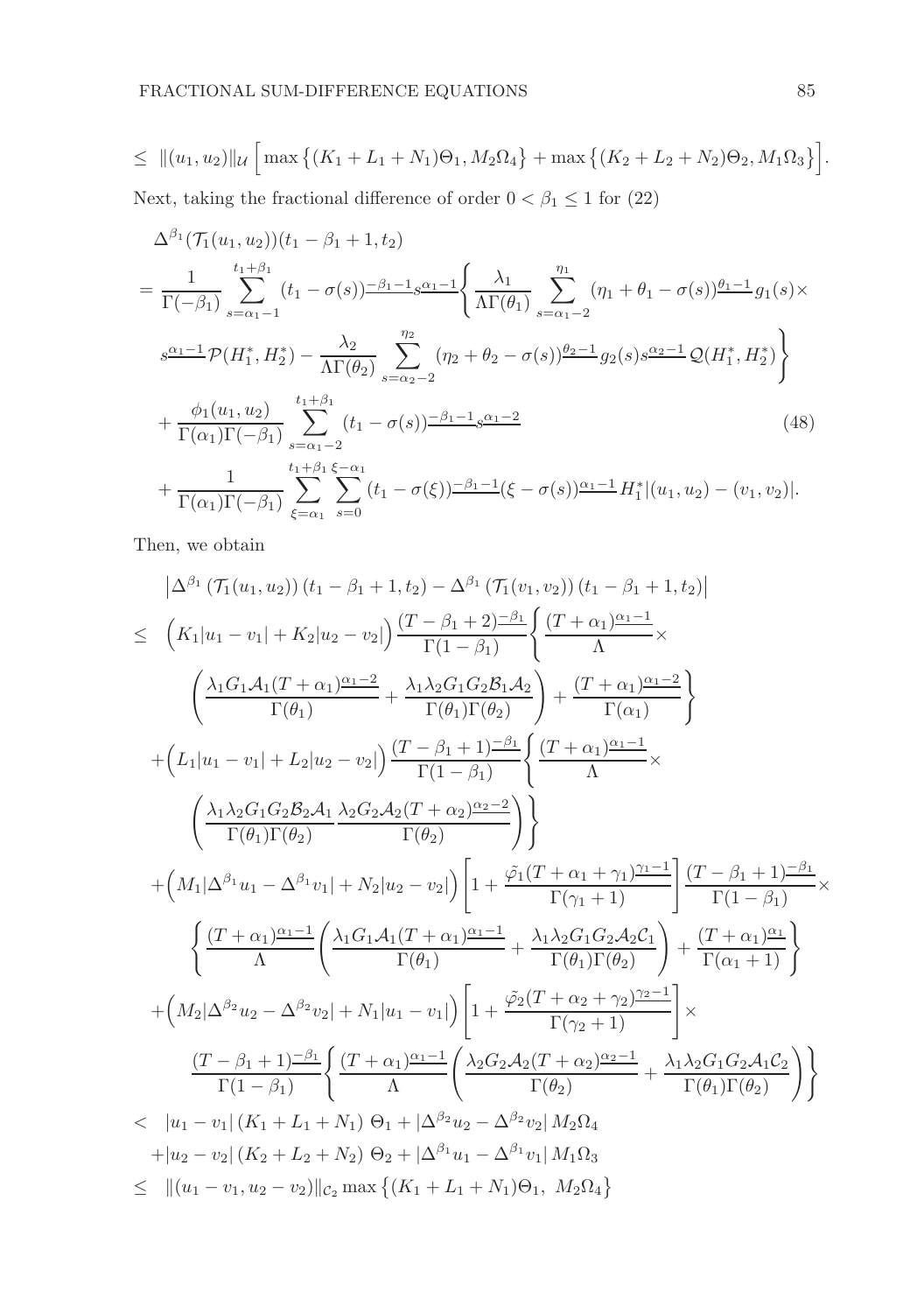$$
+\|(u_1-v_1,u_2-v_2)\|_{\mathcal{C}_1}\max\{(K_2+L_2+N_2)\Theta_2,\ M_1\Omega_3\}.
$$

It implies that

$$
\|\Delta^{\beta_1} (\mathcal{T}_1(u_1, u_2)) (t_1 - \beta_1 + 1, t_2) - \Delta^{\beta_1} (\mathcal{T}_1(v_1, v_2)) (t_1 - \beta_1 + 1, t_2) \| \n< ||(u_1 - v_1, u_2 - v_2)||_{\mathcal{U}} \times \left[ \max \{ (K_1 + L_1 + N_1)\Theta_1, M_2\Omega_4 \} + \max \{ (K_2 + L_2 + N_2)\Theta_2, M_1\Omega_3 \} \right].
$$
 (49)

By (47) and (49), we can state that

$$
\| (\mathcal{T}_1(u_1, u_2)) - (\mathcal{T}_1(v_1, v_2)) \|_{\mathcal{C}_1}
$$
  
< 
$$
< 2 \| (u_1 - v_1, u_2 - v_2) \|_{\mathcal{U}} \left[ \max \left\{ (K_1 + L_1 + N_1) \Theta_1, M_2 \Omega_4 \right\} + \max \left\{ (K_2 + L_2 + N_2) \Theta_2, M_1 \Omega_3 \right\} \right].
$$
 (50)

With the same arguments as before, we obtain

$$
\|(\mathcal{T}_2(u_1, u_2)) - (\mathcal{T}_2(v_1, v_2))\|_{\mathcal{C}_2} <
$$
  
2  $||(u_1 - v_1, u_2 - v_2)||_{\mathcal{U}} \left[ \max \{ (K_1 + L_1 + N_1) \tilde{\Theta}_1, M_2 \tilde{\Omega}_4 \} + \max \{ (K_2 + L_2 + N_2) \tilde{\Theta}_2, M_1 \tilde{\Omega}_3 \} \right].$  (51)

Therefore, by (50) and (51), we can conclude that

$$
\|(\mathcal{T}(u_1, u_2)) - (\mathcal{T}(v_1, v_2))\|_{\mathcal{U}} \n< 2 \| (u_1 - v_1, u_2 - v_2) \|_{\mathcal{U}} \times \n\max \left\{ \left[ \max \left\{ (K_1 + L_1 + N_1)\Theta_1, M_2\Omega_4 \right\} + \max \left\{ (K_2 + L_2 + N_2)\Theta_2, M_1\Omega_3 \right\} \right], \right.\\
\left. \left[ \max \left\{ (K_1 + L_1 + N_1)\tilde{\Theta}_1, M_2\tilde{\Omega}_4 \right\} + \max \left\{ (K_2 + L_2 + N_2)\tilde{\Theta}_2, M_1\tilde{\Omega}_3 \right\} \right] \right\} \n
$$
\times \left\| (u_1 - v_1, u_2 - v_2) \right\|_{\mathcal{U}}.
$$
\n(52)
$$

Since  $\chi < \frac{1}{2}$ , we get that  $\mathcal T$  is a contraction mapping.

Hence, by Banach fixed point theorem, we get that  $\mathcal T$  has a fixed point, which is a unique solution of the problem (3)-(4).  $\Box$ 

### 4. AN EXAMPLE

In this section, we consider an example to illustrate our main result.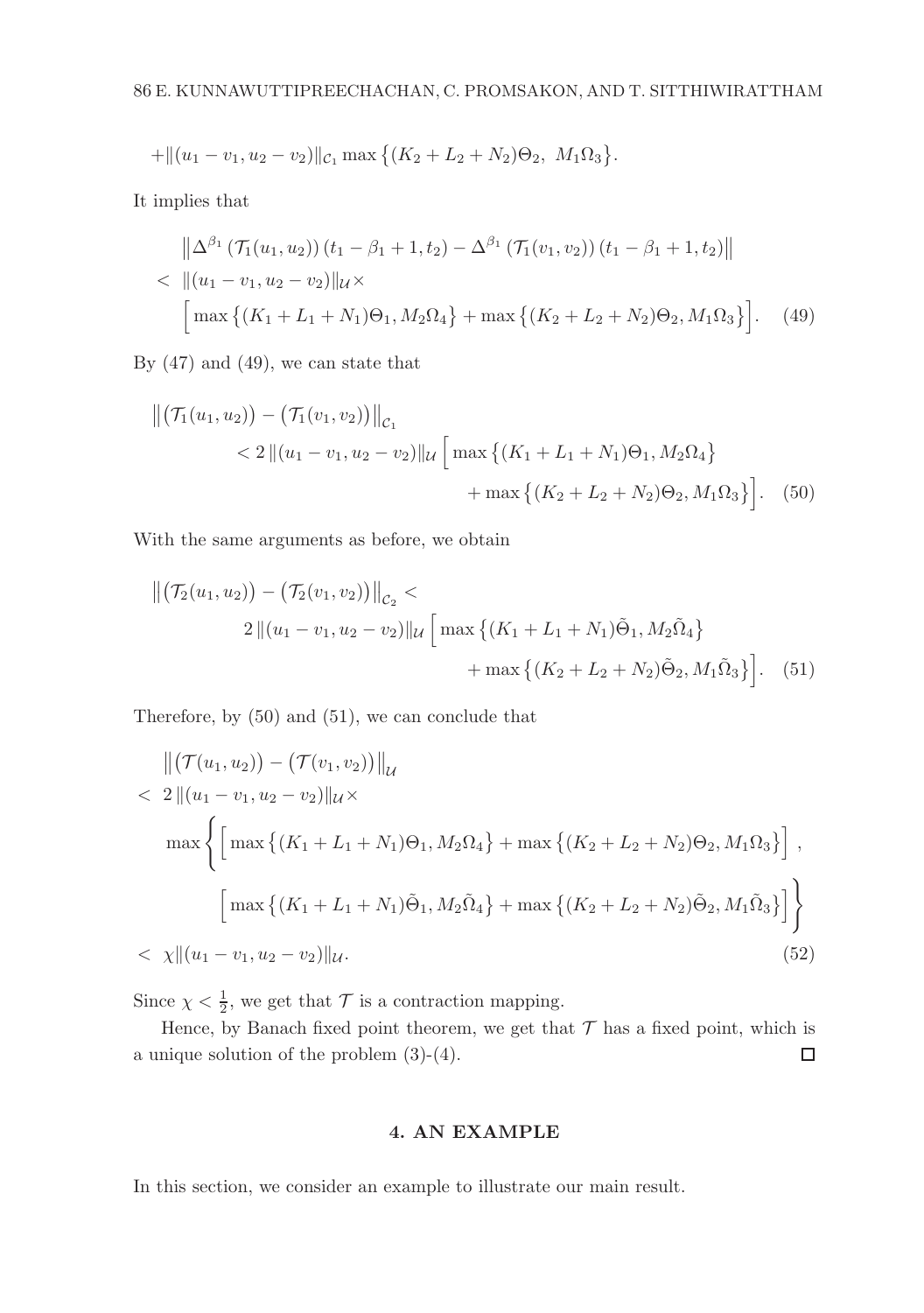Example Consider the following fractional sum boundary value problem

$$
\Delta^{\frac{3}{2}}u_1(t) = H_1\left(t + \frac{1}{2}, t + \frac{1}{3}, \Delta^{\frac{1}{3}}u_1\left(t + \frac{4}{3}\right), u_2\left(t + \frac{1}{3}\right)\right)
$$
  
+  $\left[\Delta^{-\frac{3}{4}}\varphi_1 H_1\right]u_1\left(t + \frac{5}{4}\right),$   

$$
\Delta^{\frac{4}{3}}u_2(t) = H_2\left(t + \frac{1}{2}, t + \frac{1}{3}, u_1\left(t + \frac{1}{2}\right)\Delta^{\frac{3}{4}}u_2\left(t + \frac{7}{12}\right)\right)
$$
  
+  $\left[\Delta^{-\frac{3}{4}}\varphi_2 H_2\right]u_2\left(t + \frac{7}{6}\right),$   

$$
u_1\left(-\frac{1}{2}\right) = \phi_1(u_1, u_2) = \frac{|u_1|}{2000e^3}\cos^2|\pi u_1| + \frac{|u_2^2 + 2|\frac{1 - |u_2^2 + 2|}{4000\pi^2(u_2^2 + e)}},
$$
  

$$
u_2\left(-\frac{2}{3}\right) = \phi_2(u_1, u_2) = \frac{|u_2|}{500e^2}\sin^2|\pi u_2| + \frac{|u_1^2 + 2|\frac{1 - |u_1^2 + 1|}{2000\pi(u_1^2 + e)}},
$$
  

$$
u_1\left(\frac{11}{2}\right) = \frac{1}{2}\Delta^{-\frac{1}{4}}\left(12e + \cos(4)\right)^2 u_2(4),
$$
  

$$
u_2\left(\frac{16}{3}\right) = \frac{3}{4}\Delta^{-\frac{2}{3}}\left(10e - \sin\left(\frac{15}{4}\right)\right)^3 u_1\left(\frac{15}{4}\right),
$$
 (53)

where  $t \in \mathbb{N}_{0,4}$  and

$$
H_{1}\left(t+\frac{1}{2},t+\frac{1}{3},\Delta^{\frac{1}{3}}u_{1}(t+\frac{4}{3}),u_{2}(t+\frac{1}{3})\right) = \frac{e^{-\left(t+\frac{1}{3}\right)}\left(|u_{2}|+1\right)}{400\left(t+\frac{301}{3}\right)^{2}\left(1+\cos^{2}u_{2}\pi\right)} + \frac{e^{-\left(t+\frac{1}{2}\right)\pi}\Delta^{\frac{1}{3}}u_{1}(t+\frac{4}{3})}{100e+10\cos^{2}\left(t+\frac{1}{2}\right)\pi},
$$
\n
$$
H_{2}\left(t+\frac{1}{2},t+\frac{1}{3},u_{1}(t+\frac{1}{2})\Delta^{\frac{3}{4}}u_{2}(t+\frac{7}{12})\right) = \frac{e^{-\left(t+\frac{1}{2}\right)}\left(|u_{1}|+e^{-\cos^{2}\left(t+\frac{1}{2}\right)\pi}\right)}{1000\left(e^{\left(t+\frac{1}{2}\right)}+10\right)^{2}\left(|u_{1}|+\sin^{2}\left(t+\frac{1}{2}\right)\pi\right)}
$$
\n
$$
+ \frac{\arctan\left(\cos^{2}\left(t+\frac{1}{3}\right)\pi\right)\Delta^{\frac{3}{4}}u_{2}\left(t+\frac{7}{12}\right)}{100\pi\left(t+\frac{10}{3}\right)^{2}}.
$$

Here  $\alpha_1 = \frac{3}{2}$ ,  $\alpha_2 = \frac{4}{3}$ ,  $\beta_1 = \frac{1}{3}$ ,  $\beta_2 = \frac{3}{4}$ ,  $\gamma_1 = \frac{3}{4}$ ,  $\gamma_2 = \frac{5}{6}$ ,  $\theta_1 = \frac{1}{4}$ ,  $\theta_2 =$  $\frac{2}{3}$ ,  $\eta_1 = \frac{7}{2}$ ,  $\eta_2 = \frac{10}{3}$ ,  $\lambda_1 = \frac{1}{2}$ ,  $\lambda_2 = \frac{3}{4}$ ,  $T = 4$ ,  $\varphi_1(t_1, s) = \frac{\cos^2 t_1 \pi}{\pi (t_1 + 5)^2} e^{-2|s - t_1 + 1|}$ ,  $\varphi_2 =$  $\frac{20\pi e^{-3|s-t_2+2|}}{(5\pi+t_2)^2}$ ,  $g_1(t_1) = (10e - \sin t_1)^3$ ,  $g_2(t_2) = (12e + \cos t_2)^2$ , and

$$
H_1\left(t_1, t_2, \Delta^{\frac{1}{3}} u_1\left(t_1 + \frac{2}{3}\right), u_2(t_2)\right) = \frac{e^{-t_2}(|u_2|+1)}{400(t_2+10)^2(1+\cos^2 u_2\pi)} + \frac{e^{-t_1\pi} \Delta^{\frac{1}{3}} u_1\left(t_1 + \frac{2}{3}\right)}{1000e^3 + 10\cos^2 t_1\pi},
$$

$$
H_2\left(t_1, t_2, u_1(t_1), \Delta^{\frac{3}{4}} u_2\left(t_2 + \frac{1}{4}\right)\right) =
$$

$$
\frac{e^{-t_1}\left(|u_1| + e^{-\cos^2(t_1\pi)}\right)}{1000(e^{t_1} + 10)^2(|u_1| + \sin^2 t_1\pi)} + \frac{\arctan(\cos^2 t_2\pi) \Delta^{\frac{3}{4}} u_2\left(t_2 + \frac{1}{4}\right)}{100\pi(t_2+3)^2}.
$$

Let  $t_1 \in \mathbb{N}_{-\frac{1}{2},\frac{11}{2}}$  and  $t_2 \in \mathbb{N}_{-\frac{2}{3},\frac{16}{3}}$ . Then

$$
\mathcal{H}_{1}|(u_{1}, u_{2}) - (v_{1}, v_{2})| \leq
$$
\n
$$
\frac{e^{-t_{2}}}{400(t_{2}+10)^{2}} \left| \frac{|u_{2}|+1}{1+\cos^{2} u_{2}\pi} - \frac{|v_{2}|+1}{1+\cos^{2} v_{2}\pi} \right| + \frac{e^{-t_{1}\pi}}{100e+10 \cos^{2} t_{1}\pi} \left| \Delta^{\frac{1}{3}} u_{1} - \Delta^{\frac{1}{3}} v_{1} \right|
$$
\n
$$
\leq \frac{1}{36100} |u_{2} - v_{2}| + \frac{1}{100e} |\Delta^{\frac{1}{3}} u_{1} - \Delta^{\frac{1}{3}} v_{1}|,
$$
\n
$$
\mathcal{H}_{2}|(u_{1}, u_{2}) - (v_{1}, v_{2})| \leq \frac{e^{-t_{1}}}{1000(e^{t_{1}}+10)^{2}} \left| \frac{|u_{1}|}{1+|u_{1}|} - \frac{|v_{1}|}{1+|v_{1}|} \right| + \frac{\arctan(1)}{100\pi + (t_{2}+3)^{2}} \left| \Delta^{\frac{3}{4}} u_{2} - \Delta^{\frac{3}{4}} v_{2} \right|
$$
\n
$$
\leq \frac{1}{12100} |u_{1} - v_{1}| + \frac{9}{19600} |\Delta^{\frac{3}{4}} u_{2} - \Delta^{\frac{3}{4}} v_{2}|.
$$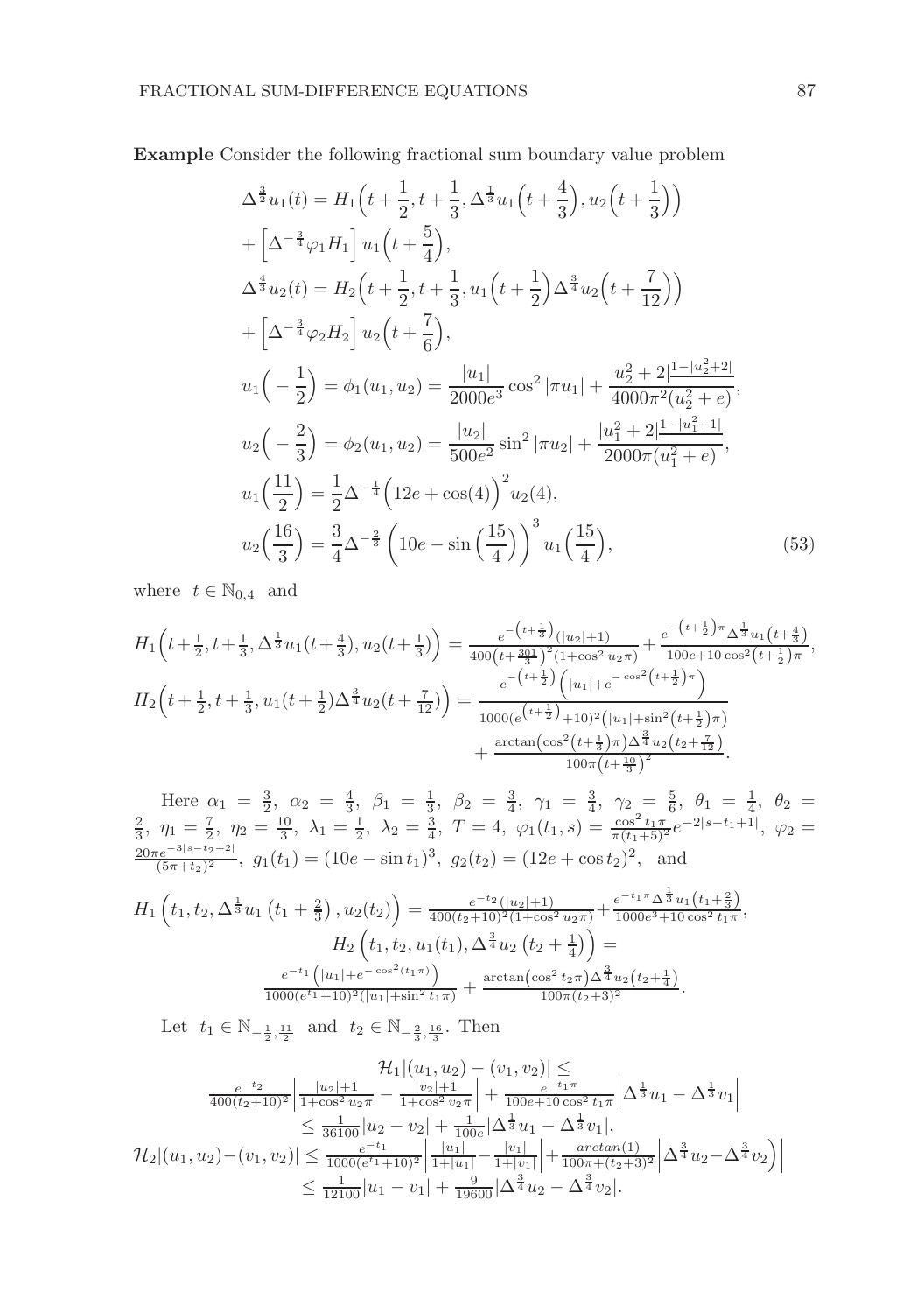So,  $(H_1)$  holds with  $M_1 = 0.0037$ ,  $M_2 = 0.00046$ ,  $N_1 = 0.0000083$  and  $N_2 =$ 0.000028.

Also, we get

$$
|\phi_1(u_1, u_2) - \phi_1(v_1, v_2)| \le \frac{1}{2000e^3} |u_1 - v_1| + \frac{1}{4000\pi^2} \left| \frac{\Gamma(|u_2^2 + 2| + 1)}{|u_2^2 + 2|^2 \Gamma(2|u_2^2 + 2|)} - \frac{\Gamma(|v_2^2 + 2| + 1)}{|v_2^2 + 2|^2 \Gamma(2|v_2^2 + 2|)} \right|
$$
  

$$
\le \frac{1}{2000e^3} |u_1 - v_1| + \frac{1}{4000\pi^2} |u_2 - v_2|,
$$
  

$$
|\phi_1(u_1, u_2) - \phi_1(v_1, v_2)| \le \frac{1}{5000e^2} |u_1 - v_1| + \frac{1}{2000\pi^3} |u_2 - v_2|,
$$

and  $(10e-1)^3 < g_1(t_1) < (10e+1)^3$  and  $(12e-1)^2 < g_2(t_2) < (12e+1)^2$ .

So,  $(H_2)$ ,  $(H_3)$  hold with  $K_1 = K_2 = 0.000025$ ,  $L_1 = 0.000027$ ,  $L_2 = 0.000016$ ,  $g_1 = 17949.37, g_2 = 999.79, G_1 = 22384.80 \text{ and } G_2 = 1130.26.$ Finally, we can show that

$$
\begin{aligned} \Omega_1 &= 3606.264, & \Omega_2 &= 5.932, & \Omega_3 &= 16.870, & \Omega_4 &= 83.112, \\ \tilde{\Omega}_1 &= 7.3159, & \tilde{\Omega}_2 &= 0.2641, & \tilde{\Omega}_3 &= 86.092, & \tilde{\Omega}_4 &= 11.257, \end{aligned}
$$

and  $\Theta_1 = \Theta_2 = 3606.264, \quad \tilde{\Theta}_1 = 11.257, \quad \tilde{\Theta}_2 = 86.092.$ Therefore, we have

$$
\chi = \max \left\{ \max \left\{ (K_1 + L_1 + N_1)\Theta_1, M_2\Omega_4 \right\} + \max \left\{ (K_2 + L_2 + N_2)\Theta_2, M_1\Omega_3 \right\}, \right\}
$$

$$
\max \left\{ (K_1 + L_1 + N_1)\tilde{\Theta}_1, M_2\tilde{\Omega}_4 \right\} + \max \left\{ (K_2 + L_2 + N_2)\tilde{\Theta}_2, M_1\tilde{\Omega}_3 \right\} \right\}
$$

$$
< \max \{ 0.249 + 0.249, 0.0052 + 0.032 \} = \max \{ 0.476, 0.324 \} = 0.476 < \frac{1}{2}.
$$

Hence, by Theorem 3.1, the boundary value problem 53 has a unique solution.  $\square$ 

#### ACKNOWLEDGMENTS

This research was funded by King Mongkuts University of Technology North Bangkok. Contract no.KMUTNB-GOV-59-33

#### REFERENCES

- [1] C.S. Goodrich, A.C. Peterson, Discrete fractional calculus, Springer, New York, 2015.
- [2] G.C. Wu, D. Baleanu, Discrete fractional logistic map and its chaos. Nonlinear Dyn. 75 (2014), 283-287.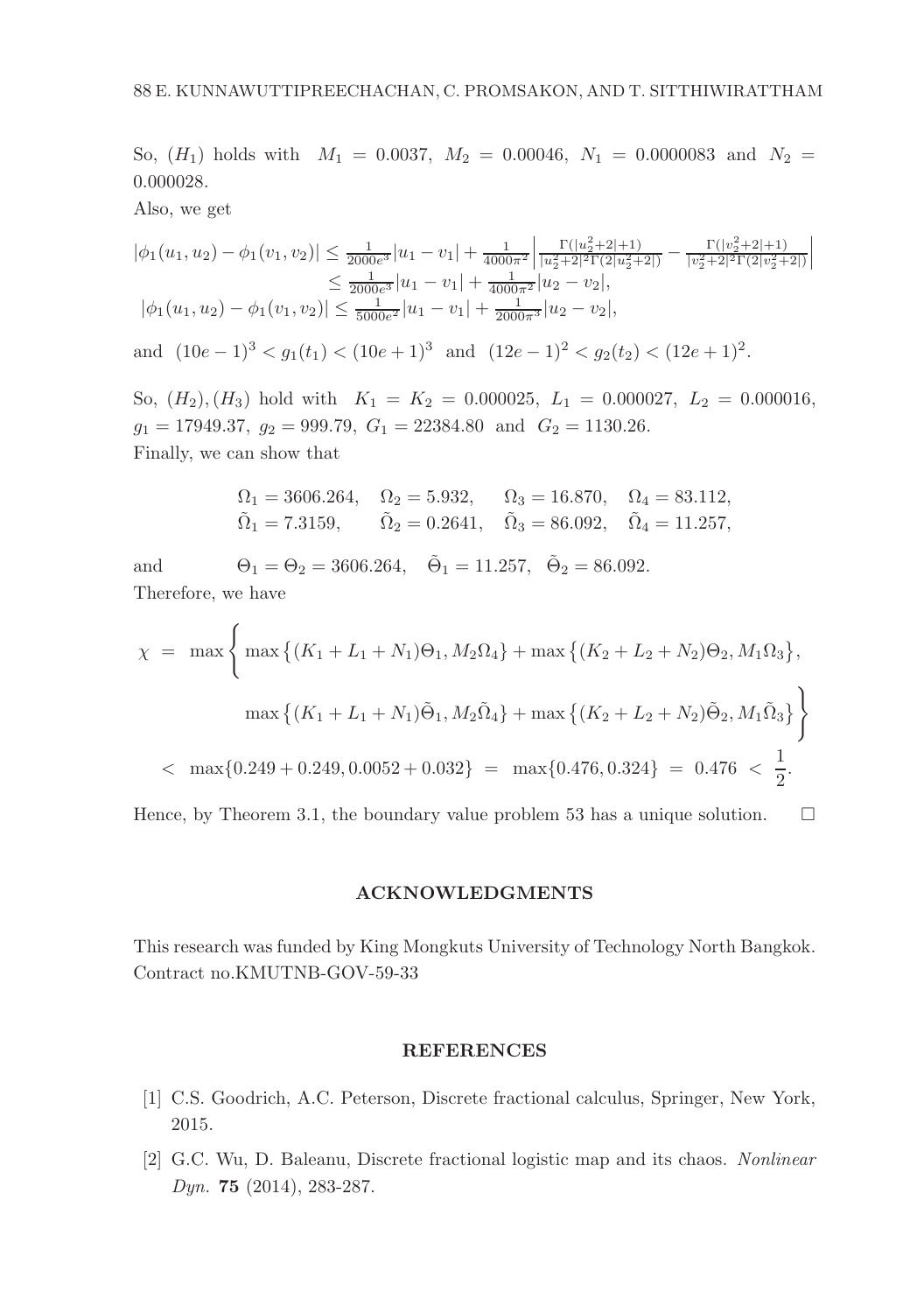- [3] G.C. Wu, D. Baleanu, Chaos synchronization of the discrete fractional logistic map. *Signal Process.* **102** (2014), 96-99.
- [4] F.M. Atici, P.W. Eloe, A transform method in discrete fractional calculus, Int. J. Differ. Equ. 2:2 (2007), 165-176.
- [5] F.M. Atici, P.W. Eloe, Initial value problems in discrete fractional calculus, Proc. Amer. Math. Soc. **137**:3 (2009), 981989.
- [6] F.M. Atici, P.W. Eloe, Two-point boundary value problems for finite fractional difference equations, *J. Difference. Equ. Appl.* **17** (2011), 445-456.
- [7] T. Abdeljawad, On Riemann and Caputo fractional differences. Comput. Math. Appl. **62**:3 (2011), 1602-1611.
- [8] T. Abdeljawad, Dual identities in fractional difference calculus within Riemann. Adv. Differ. Equ. **2013**, 2013:36, 16 pages.
- [9] T. Abdeljawad, On delta and nabla Caputo fractional differences and dual identities. Discrete. Dyn. Nat. Soc. 2013, 2013:Article ID 406910, 12 pages.
- [10] T. Abdeljawad, D. Baleanu, Fractional differences and integration by parts. J. Comput. Anal. Appl. 13:3 (2011), 574-582.
- [11] M. Holm, Sum and difference compositions in discrete fractional calculus, Cubo. 13:3 (2011), 153184.
- [12] G. Anastassiou, Foundations of nabla fractional calculus on time scales and inequalities, Comput. Math. Appl. 59 (2010), 37503762.
- [13] B. Jia, L. Erbe, A. Peterson, Two monotonicity results for nabla and delta fractional differences, Arch. Math. 104 (2015), 589-597.
- [14] B. Jia, L. Erbe, A. Peterson, Convexity for nabla and delta fractional differences, J. Difference Equ. and Appl. 21 (2015), 360-373.
- [15] J. Cermák, T. Kisela, L. Nechvátal, Stability and asymptotic properties of a linear fractional difference equation, Adv. Differ. Equ. 2012, 2012:122, 14 pages.
- [16] F. Jarad, T. Abdeljawad, D. Baleanu, K. Bicen, On the stability of some discrete fractional nonautonomous systems. Abstr. Appl. Anal. 2012, 2012: Article ID 476581, 9 pages.
- [17] D. Mozyrska, M. Wyrwas, The Z-transform method and delta type fractional difference operators. *Discrete Dyn. Nat. Soc.* 2015, 2015:12, 12 pages.
- [18] D. Mozyrska, M. Wyrwas, Explicit criteria for stability of fractional h-difference two-dimensional systems, Int. J. Dynam. Control 5 (2017), 49.
- [19] R.A.C. Ferreira, D.F.M. Torres, Fractional h-difference equations arising from the calculus of variations, Appl. Anal. Discr. Math. 5:1 (2011), 110 121.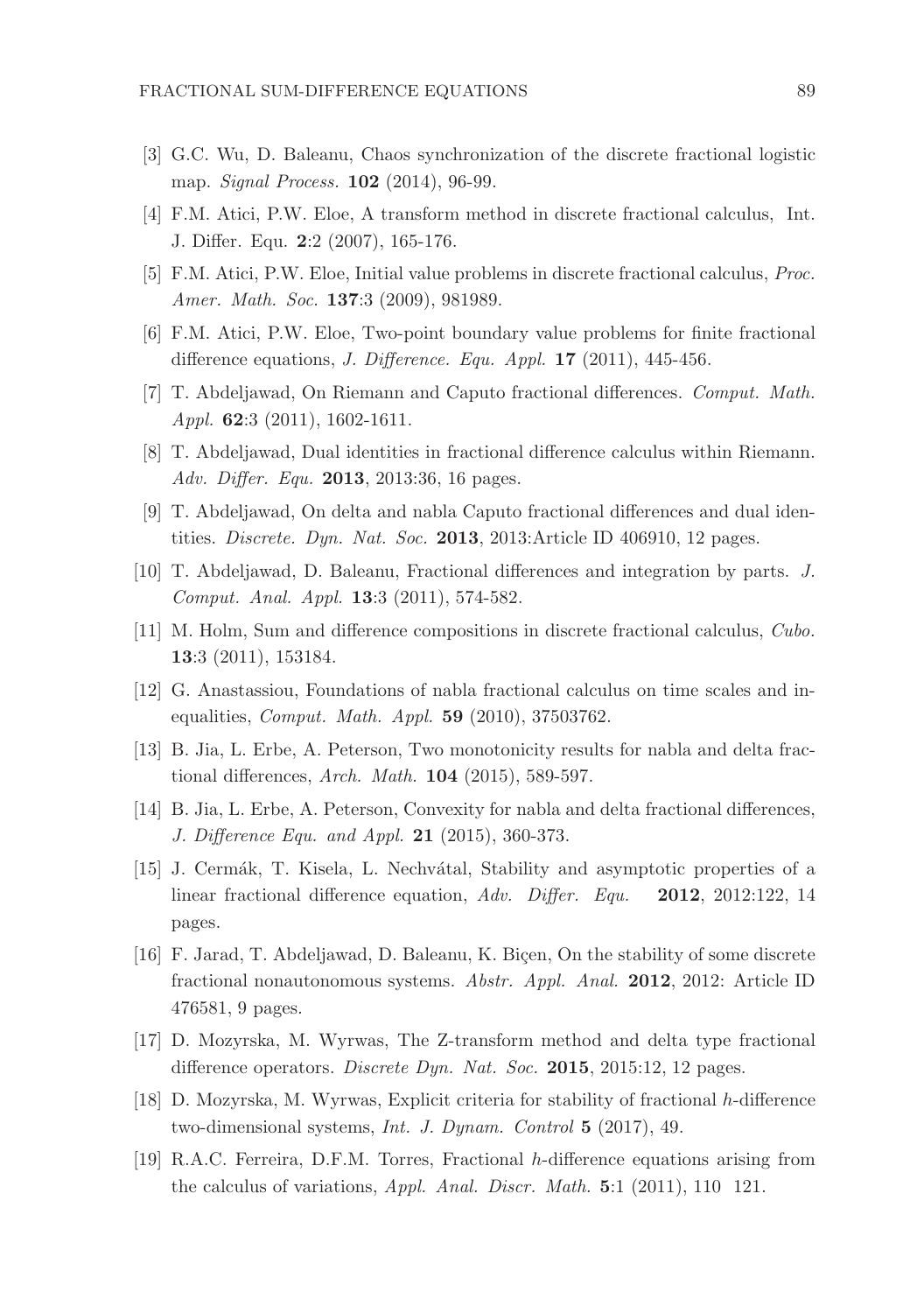- [20] R.A.C. Ferreira, Existence and uniqueness of solution to some discrete fractional boundary value problems of order less than one, J. Difference Equ. Appl. 19 (2013), 712-718.
- [21] R.A.C. Ferreira, C.S. Goodrich, Positive solution for a discrete fractional periodic boundary value problem, Dyn. Contin. Discrete Impuls. Syst. Ser. A Math. Anal. **19** (2012), 545557.
- [22] C.S. Goodrich, Existence and uniqueness of solutions to a fractional difference equation with nonlocal conditions, Comput. Math. Appl. 61 (2011), 191-202.
- [23] C.S. Goodrich,On a discrete fractional three-point boundary value problem, J. Difference. Equ. Appl. 18 (2012), 397-415.
- [24] C.S. Goodrich, A convexity result for fractional differences, Appl. Math. Lett. 35 (2014), 5862.
- [25] C.S. Goodrich, The relationship between sequential fractional difference and convexity. Appl. Anal. Discr. Math. 10:2 (2016), 345-365.
- [26] R. Dahal, C.S. Goodrich, A monotonicity result for discrete fractional difference operators, Arch. Math. (Basel) 102:3 (2014), 293299.
- [27] L. Erbe, C.S. Goodrich, B. Jia, A. Peterson, Survey of the qualitative properties of fractional difference operators: monotonicity, convexity, and asymptotic behavior of solutions, Adv. Differ. Equ. 2016, 2016:43. 31 pages.
- [28] F. Chen, X.Luo, Y.Zhou, Existence results for nonlinear fractional difference equation, Adv. Differ. Equ. 2011, 2011: Article ID 713201, 12 pages.
- [29] F. Chen, Y. Zhou, Existence and Ulam stability of solutions for discrete fractional boundary value problem, Discrete. Dyn. Nat. Soc. 2013, 2013: Article ID 459161, 7 pages.
- [30] Y. Chen, X. Tang, Thee difference between a class of discrete fractional and integer order boundary value problems, Commun. Nonlinear Sci. 19 (12) (2014), 40574067.
- [31] W. Lv, Solvability for discrete fractional boundary value problems with a plaplacian operator, Discrete. Dyn. Nat. Soc. 2013, 2013: Article ID 679290, 8 pages.
- [32] W. Lv, Solvability for a discrete fractional three-point boundary value problem at resonance, Abstr. Appl. Anal. 2014, 2014: Article ID 601092, 7 pages.
- [33] W. Lv, J. Feng, Nonlinear discrete fractional mixed type sum-difference equation boundary value problems in Banach spaces, Adv. Differ. Equ. 2014, 2014: article 184, 12 pages.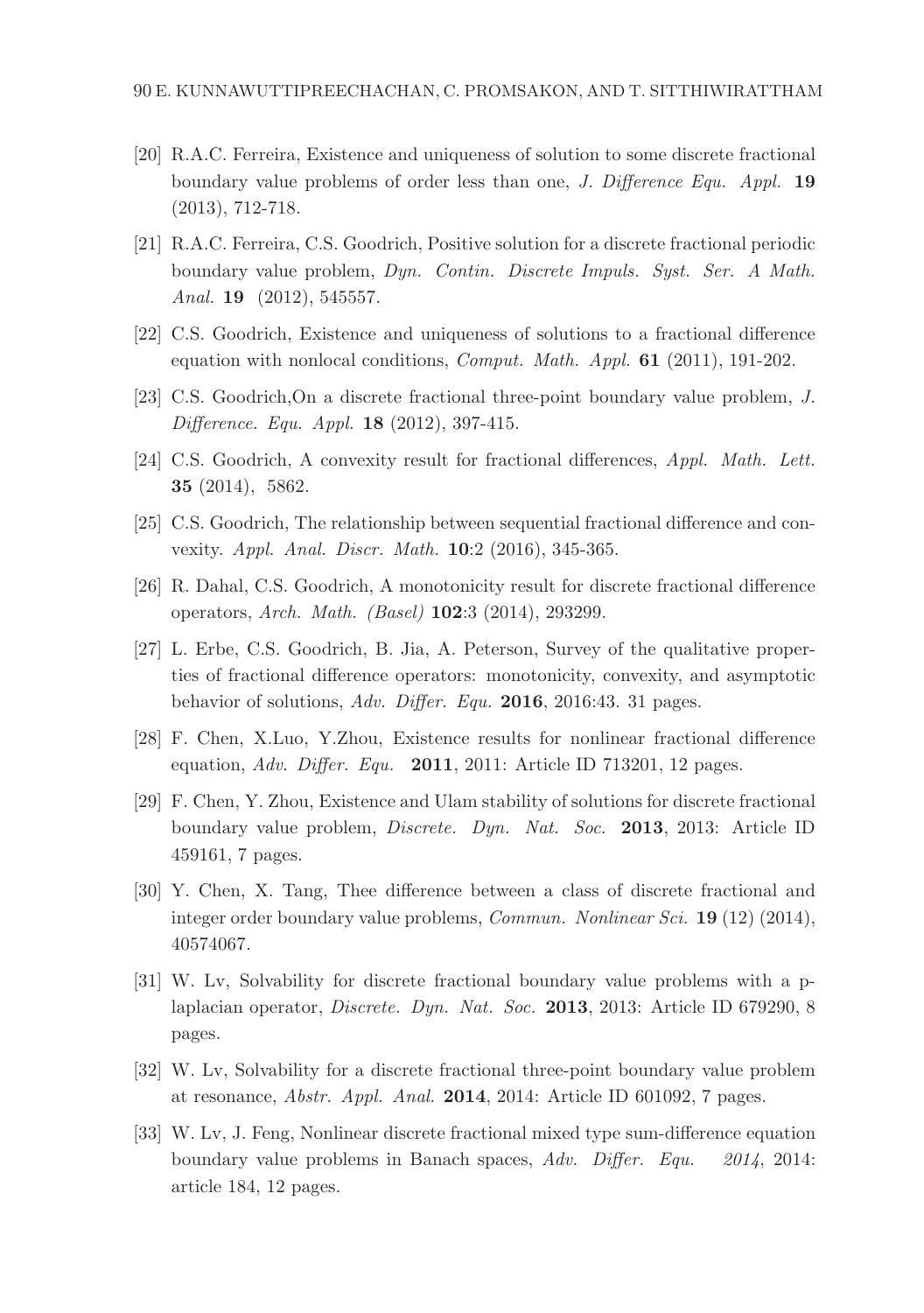- [34] H.Q. Chen, Y.Q. Cui, X.L. Zhao, Multiple solutions to fractional difference boundary value problems. Abstr. Appl. Anal. 2014, 2014: Article ID 879380, 6 pages.
- [35] H.Q. Chen, Z. Jin, S.G. Kang, Existence of positive solutions for Caputo fractional difference equation. Adv. Differ. Equ. 2015, 2015:44, 12 pages.
- [36] S.G. Kang, Y. Li, H.Q. Chen, Positive solutions to boundary value problems of fractional difference equations with nonlocal conditions. Adv. Differ. Equ. 2014, 2014:7, 12 pages.
- [37] W. Dong, J. Xu, D.O. Regan, Solutions for a fractional difference boundary value problem. Adv. Differ. Equ. 2013, 2013:319, 12 pages.
- [38] T. Sitthiwirattham, J. Tariboon, S.K. Ntouyas, Existence Results for fractional difference equations with three-point fractional sum boundary conditions. Discrete. Dyn. Nat. Soc. 2013, 2013:Article ID 104276, 9 pages.
- [39] T. Sitthiwirattham, J. Tariboon, S.K. Ntouyas. Boundary value problems for fractional difference equations with three-point fractional sum boundary conditions. Adv. Differ. Equ. 2013, 2013:296, 13 pages.
- [40] T. Sitthiwirattham, Existence and uniqueness of solutions of sequential nonlinear fractional difference equations with three-point fractional sum boundary conditions. Math. Method. Appl. Sci. 38 (2015), 2809-2815.
- [41] T. Sitthiwirattham, Boundary value problem for p−Laplacian Caputo fractional difference equations with fractional sum boundary conditions. *Math. Method.* Appl. Sci. 39:6 (2016), 1522-1534.
- [42] S. Chasreechai, C. Kiataramkul, T. Sitthiwirattham, On nonlinear fractional sum-difference equations via fractional sum boundary conditions involving different orders. Math. Probl. Eng. 2015, 2015:Article ID 519072, 9 pages.
- [43] J. Reunsumrit, T. Sitthiwirattham, Positive solutions of three-point fractional sum boundary value problem for Caputo fractional difference equations via an argument with a shift. *Positivity*  $20:4$  (2016), 861-876.
- [44] J. Reunsumrit, T. Sitthiwirattham, On positive solutions to fractional sum boundary value problems for nonlinear fractional difference equations. Math. Method. Appl. Sci. 39:10 (2016), 2737-2751.
- [45] J. Soontharanon, N. Jasthitikulchai, T. Sitthiwirattham. Nonlocal Fractional Sum Boundary Value Problems for Mixed Types of Riemann-Liouville and Caputo Fractional Difference Equations. Dynam. Syst. Appl. 25 (2016), 409-414.
- [46] S. Laoprasittichok, T. Sitthiwirattham. On a Fractional Difference-Sum Boundary Value Problems for Fractional Difference Equations Involving Sequential